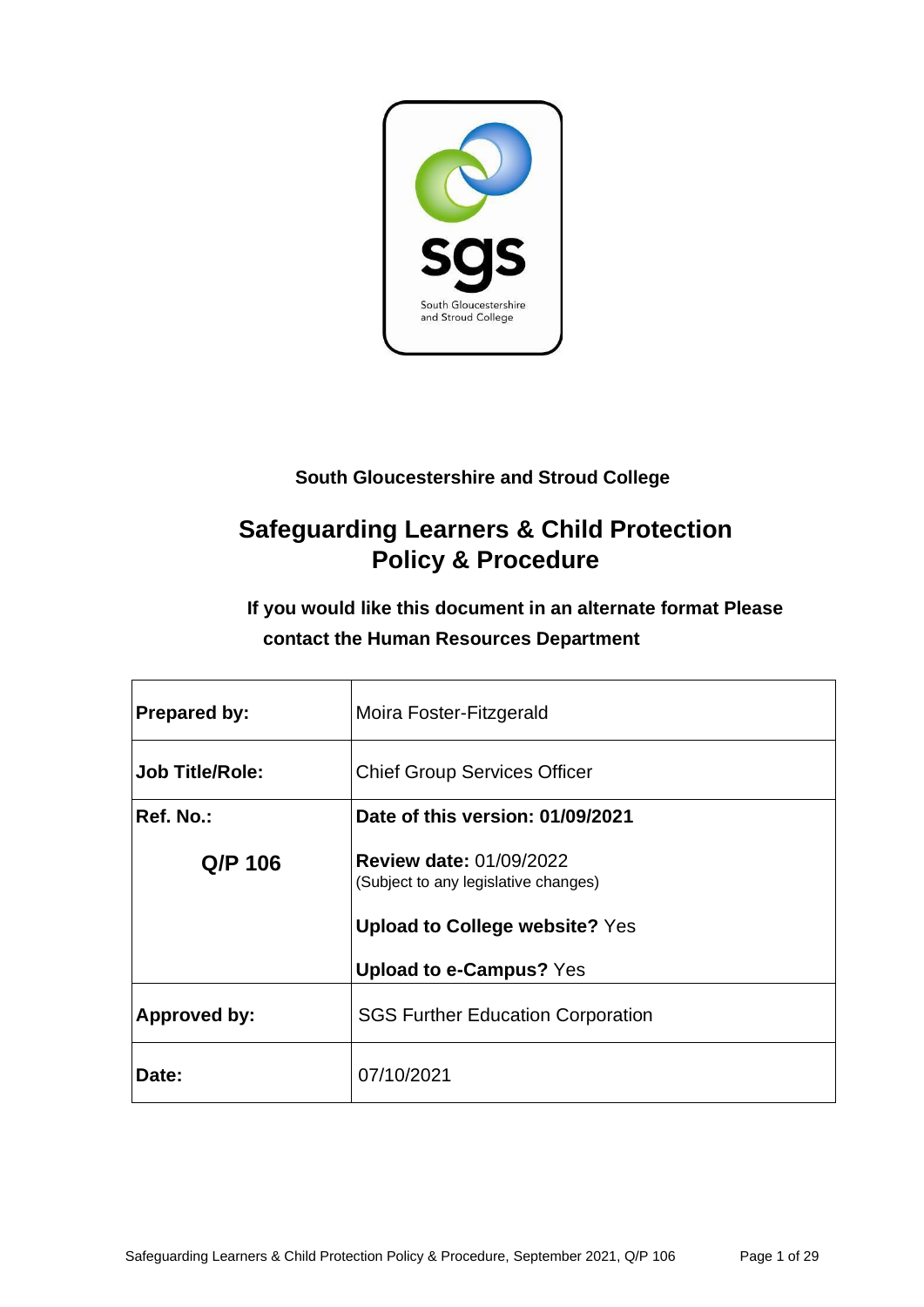# **Safeguarding Learners & Child Protection Policy & Procedure**

# **1. Policy Intent**

- 1.1. As a college delivering education to learners across a wide range of ages, including adults participating in Higher Education, this policy and procedure details how we safeguard our staff and learners regardless of the stage of their educational journey. Staff and Governors at South Gloucestershire and Stroud College (SGS) are fully committed to providing the safest possible environment for our learners to study and train in and also for our staff to work within. We prioritise and promote the safeguarding and protection of all our learners from harm, whatever their age, culture, disability, gender, language, race, religion / belief and / or sexual orientation.
- 1.2. We have a zero-tolerance approach to any type of abuse and our staff and governors are trained in how to raise any concerns they may have and how to handle a disclosure from learners or staff in a safe and confidential way. The culture of our College is to provide an environment that respects and values difference and we have no tolerance for any behaviour, that may be demeaning or disrespectful to anyone. The routes for reporting inappropriate behaviour are safe and clearly signposted, as are the potential consequences for anyone who chooses to act in an inappropriate way.

### **2. Scope**

- 2.1. Safeguarding and promoting the welfare of our learners is everyone's responsibility. **Everyone** who comes into contact with our learners and their families has a role to play. To fulfil this responsibility effectively, all practitioners should make sure their approach is learner centred. This means that they should consider, at all times, what is in the best interests of the learner.
- 2.2. No single practitioner can have a full picture of a learner's needs and circumstances. If learners and families are to receive the right help at the right time, everyone who comes into contact with them has a role to play in identifying concerns, sharing information and taking prompt action.

# **3. Procedures**

- 3.1. Although the definitions for safeguarding and promoting the welfare of children within the 'Keeping Children Safe in Education' guidance (KCSIE) specifically refers to children, as this policy covers all our learners, for the purposes of this policy, safeguarding and promoting the welfare of our learners is defined as:
	- protecting our learners from maltreatment;
	- preventing impairment of our learners mental and physical health or development;
	- ensuring that our learners grow up in circumstances consistent with the provision of safe and effective care; and
	- taking action to enable all our learners to have the best outcomes.
- 3.2. **'Child'** is defined as: Any person under the age of 18.
- 3.3. **'Young Person'** is defined as: Any learner under the age of 18.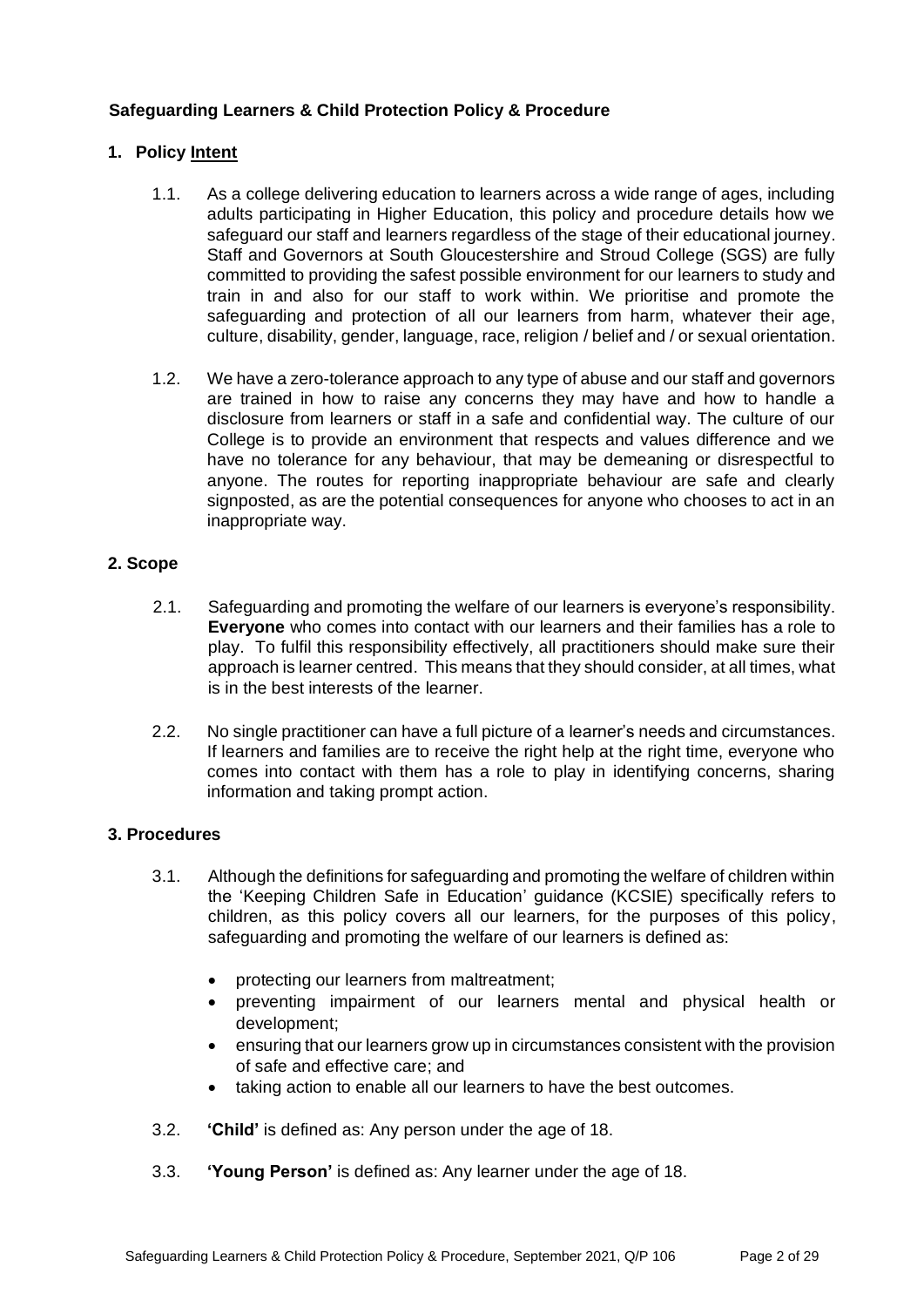- 3.4. '**Vulnerable Adult'** is defined as: A person aged 18 years or over who is or may be in need of community care services by reason of disability, age or illness; and who is or may be unable to take care of him or herself, or unable to protect him or herself against significant harm or exploitation.
- 3.5. **'Learner'** is defined as a learner of whatever age engaging in education with SGS College:
- 3.6. The College recognises that some adults are also vulnerable to abuse. Accordingly, the procedures may be applied (with appropriate adaptations) to allegations of abuse and the protection of our learners.
- 3.7. SGS College will follow the relevant Child Protection Procedures for geographies across the Southwest region, while always placing the welfare of the learner at the centre of any actions taken. Further details are available at [https://www.proceduresonline.com/swcpp/.](https://www.proceduresonline.com/swcpp/)

# **4. Information for ALL Staff (including supply staff and volunteers)**

- 4.1. Our staff are particularly important, as they are in the position to identify concerns early, provide help for learners, promote learner's welfare and prevent concerns from escalating.
- 4.2. **All** staff have a responsibility to provide a safe environment in which learners can learn and all staff should be prepared to identify learners who may benefit from early help. Early help means providing support as soon as a problem emerges at any point in a learner's life.
- 4.3. If staff have **any concerns** about a learner's welfare, they should act on them immediately. **Appendix 2** shows a flow chart setting out the process for staff when they have concerns about a learner.
- 4.4. **Any staff member** who has any concerns about a learner's welfare should follow the referral processes set out in **Appendix 2**. Staff should expect to support social workers and other agencies following any referral.
- 4.5. The Teachers' Standards 2012 state that teachers (which includes headteachers) should safeguard children's wellbeing and maintain public trust in the teaching profession as part of their professional duties.
- 4.6. **All** staff should be aware of systems within the College which support safeguarding and these should be explained to them as part of staff induction. This should include the:
	- safeguarding learners and child protection policy and procedure, which should amongst other things also include the policy and procedures to deal with peeron-peer abuse;
	- behaviour policy (which should include measures to prevent bullying, including cyberbullying, prejudice-based and discriminatory bullying);
	- staff behaviour policy (sometimes called a code of conduct);
	- safeguarding response to learners who go missing from education; and
	- role of the designated safeguarding lead (including the identity of the designated safeguarding lead and any deputies); and
	- copies of policies and a copy of Part 1 (or Annex A, if appropriate).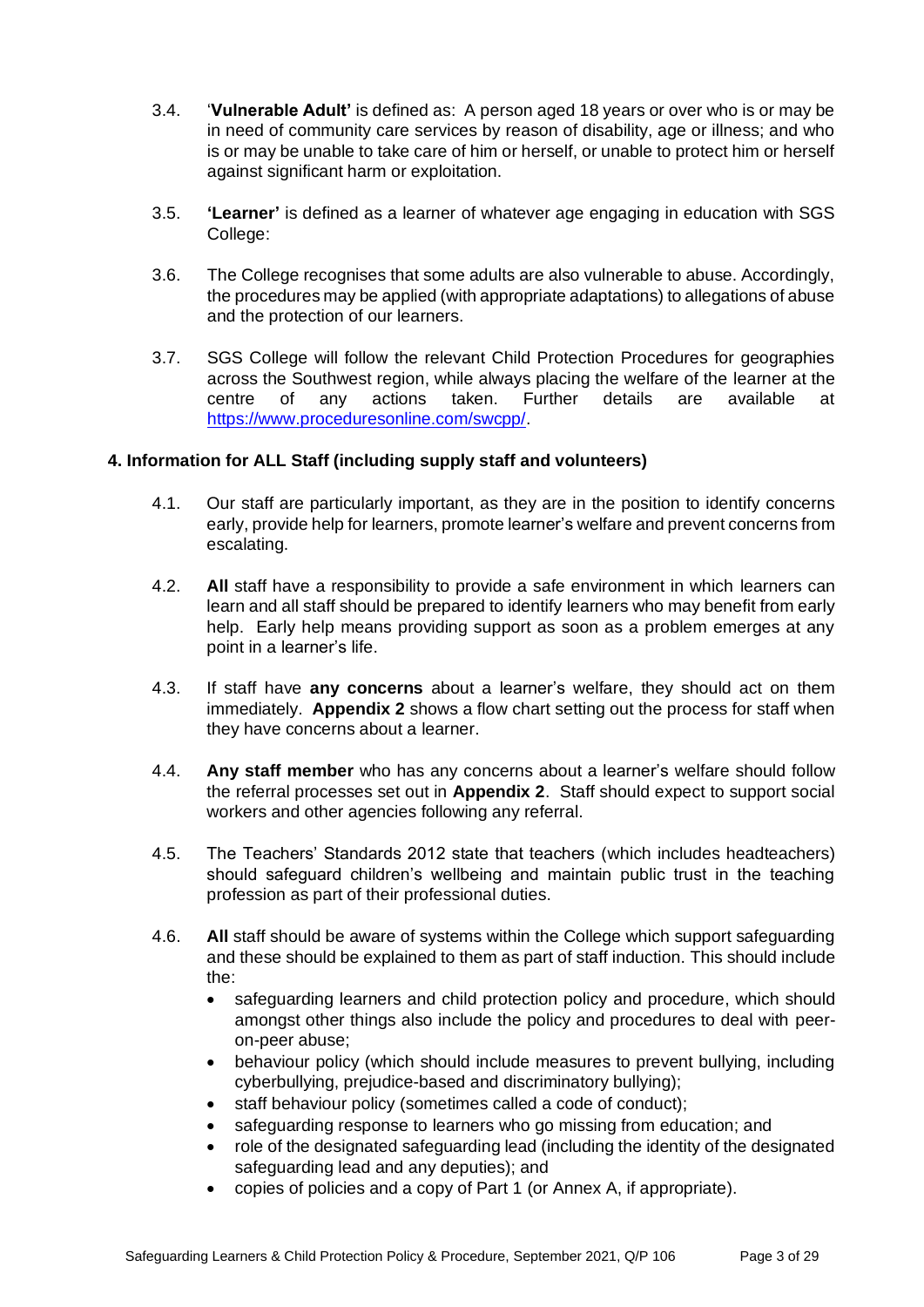- 4.7. **All** staff should receive appropriate safeguarding and child protection training which is regularly updated. In addition, all staff should receive safeguarding and child protection (including online safety) updates (for example, via email, e-bulletins and staff meetings), as required, and at least annually, to provide them with relevant skills and knowledge to safeguard learners effectively.
- 4.8. **All** staff should be aware of their local early help process and understand their role in it.
- 4.9. **All** staff should be aware of the processes for making referrals to children's social care and for statutory assessments under the Children Act 1989, especially section 17 (children in need) and section 47 (a child suffering, or likely to suffer, significant harm) that may follow a referral, along with the role they might be expected to play in such assessments.
- 4.10. **All** staff should know what to do if a learner tells them they are being abused, exploited, or neglected. Staff should know how to manage the requirement to maintain an appropriate level of confidentiality. This means only involving those who need to be involved, such as the DSL, DDSL or other designated members of staff with responsibility for safeguarding shown in the [SGS College Safeguarding Key](https://sgscol.sharepoint.com/:w:/s/staff/DataHub/Ef1rhnI1-IFGsEUcukmaDvkBi10rjcfWZQbCNEFzJl6E0g?e=UK4pu2)  [Contacts List.](https://sgscol.sharepoint.com/:w:/s/staff/DataHub/Ef1rhnI1-IFGsEUcukmaDvkBi10rjcfWZQbCNEFzJl6E0g?e=UK4pu2)
- 4.11. **All** staff should be able to reassure a learner making a disclosure, that they are being taken seriously and that they will be supported and kept safe. Learners should never be given the impression that they are creating a problem by reporting abuse, sexual violence or sexual harassment. Nor should any learner ever be made to feel ashamed for making a report.

# **5. Early Help**

- 5.1. Any learner may benefit from early help, but all staff should be particularly alert to the potential need for early help for a learner who:
	- is disabled or has certain health conditions and has specific additional needs;
	- has special educational needs (whether or not they have a statutory Education, Health and Care Plan);
	- has a mental health need;
	- is a young carer;
	- is showing signs of being drawn in to anti-social or criminal behaviour, including gang involvement and association with organised crime groups or county lines;
	- is frequently missing / goes missing from care or from home;
	- is at risk of modern slavery, trafficking, sexual or criminal exploitation;
	- is at risk of being radicalised or exploited;
	- has a family member in prison, or is affected by parental offending;
	- is in a family circumstance presenting challenges for the learner, such as drug and alcohol misuse, adult mental health issues and domestic abuse;
	- is misusing drugs or alcohol themselves;
	- has returned home to their family from care;
	- is at risk of 'honour'-based abuse such as Female Genital Mutilation or Forced Marriage;
	- is a privately fostered child; and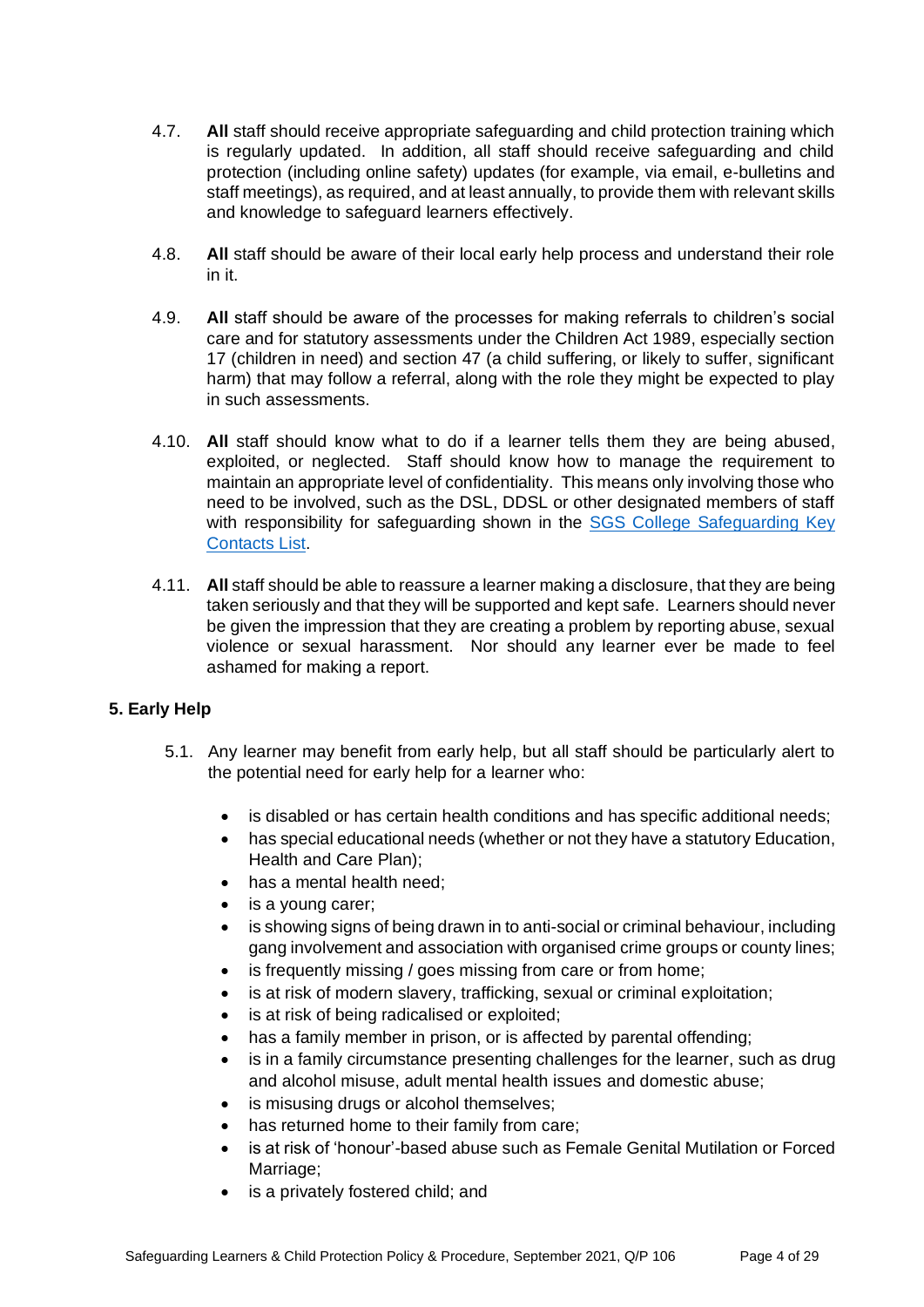• is persistently absent from education, including persistent absences for part of the college day.

## **6. Abuse & Neglect**

- 6.1. **All** staff should be aware of indicators of abuse and neglect so that they are able to identify cases of learners who may be in need of help or protection. Knowing what to look for is vital to the early identification of abuse and neglect and specific safeguarding issues such as child criminal exploitation and child sexual exploitation so that staff can identify cases of learners who may be in need of help or protection.
- 6.2. If staff are unsure, they should always speak to the Designated Safeguarding Lead (DSL), Deputy Designated Safeguarding Lead (DDSL) or other designated members of staff with responsibility for safeguarding shown in the [SGS College Safeguarding](https://sgscol.sharepoint.com/:w:/s/staff/DataHub/Ef1rhnI1-IFGsEUcukmaDvkBi10rjcfWZQbCNEFzJl6E0g?e=UK4pu2)  [Key Contacts List](https://sgscol.sharepoint.com/:w:/s/staff/DataHub/Ef1rhnI1-IFGsEUcukmaDvkBi10rjcfWZQbCNEFzJl6E0g?e=UK4pu2)[.](https://sgscol.sharepoint.com/:w:/r/sites/staff/DataHub/_layouts/15/Doc.aspx?sourcedoc=%7B80DDF68A-4950-490D-99B0-C7D715E6F627%7D&file=Safeguarding%20Key%20Contacts.docx&action=default&mobileredirect=true)
- 6.3. **All** staff should be aware that abuse, neglect and safeguarding issues are rarely standalone events and cannot be covered by one definition or one label alone. In most cases, multiple issues will overlap with one another, therefore staff should always be vigilant and always follow the referral processes set out in **Appendix 2.**
- 6.4. **All** staff should be aware that safeguarding incidents and / or behaviours can be associated with factors outside college and / or occur between learners outside this environment. **All** staff, should consider whether learners are at risk of abuse or exploitation in situations outside their families. Extra-familial harms take a variety of different forms and learners can be vulnerable to multiple harms including (but not limited to) sexual exploitation, criminal exploitation, sexual abuse, serious youth violence and county lines.
- 6.5. **All** staff should be aware that technology is a significant component in many safeguarding and wellbeing issues. Learners are at risk of abuse online as well as face to face. In many cases abuse will take place concurrently via online channels and in daily life. Learners can also abuse their peers online, this can take the form of abusive, harassing, and misogynistic messages, the non-consensual sharing of indent images, especially around chat groups, and the sharing of abusive images and pornography, to those who do not want to receive such content.

#### **7. Indicators of Abuse and Neglect**

7.1. **Abuse:** is a form of maltreatment. Abuse or neglect can be caused by inflicting harm or by failing to act to prevent harm. Abuse may occur within a family or in an institution or community setting by those know to them or, more rarely, by others. Abuse can take place wholly online, or technology may be used to facilitate offline abuse. Abuse can be inflicted by an adult or adults or by another child or children.

[Annex B of KCSIE](https://assets.publishing.service.gov.uk/government/uploads/system/uploads/attachment_data/file/1007260/Keeping_children_safe_in_education_2021.pdf) (pages 125 – 140) contains important information about specific forms of abuse and safeguarding issues, all staff with direct contact with learners should read this section in full. Types of abuse are difficult to define precisely or fully. However, the following examples are indicative of various types of abuse:

7.2. **Emotional Abuse:** is persistent emotional maltreatment such as to cause severe and adverse effects on another's emotional development. It may involve conveying to someone that they are worthless or unloved, inadequate, or valued only insofar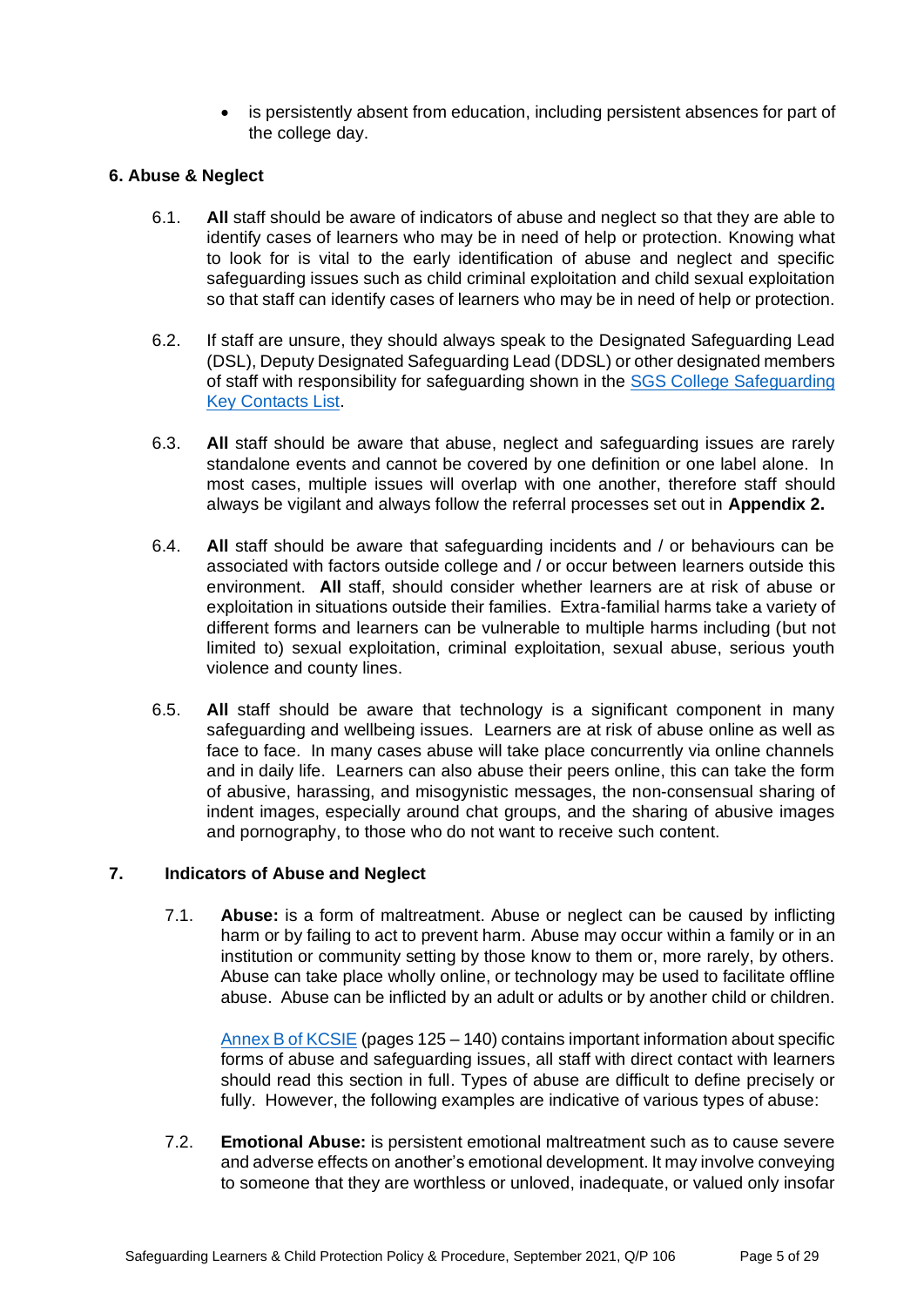as they meet the needs of another person. It may include not giving the person opportunities to express their views, deliberately silencing them or 'making fun' of what they say or how they communicate. It may feature age or developmentally inappropriate expectations being imposed. These may include interactions that are beyond a person's developmental capability as well as overprotection and limitation of exploration and learning or preventing the person participating in normal social interaction. It may involve seeing or hearing the ill-treatment of another. It may involve serious bullying (including cyberbullying), causing frequent feelings of fear or danger, or the exploitation or corruption of children. Some level of emotional abuse is involved in all types of maltreatment of a child, although it may occur alone.

- 7.3. **Neglect:** is the persistent failure to meet basic physical and/or psychological needs, likely to result in the serious impairment of health or development. Neglect may occur during pregnancy as a result of maternal substance abuse. Neglect may involve a parent or carer failing to:
	- provide adequate food, clothing and shelter (including exclusion from home or abandonment);
	- provide protection from physical and emotional harm or danger;
	- ensure adequate supervision (including the use of inadequate caregivers); or
	- ensure access to appropriate medical care or treatment.

It may also include neglect of, or unresponsiveness to basic emotional needs.

- 7.4. **Physical Abuse:** is a form of abuse that may involve hitting, shaking, throwing, poisoning, burning or scalding, drowning, suffocating, or otherwise causing physical harm. Physical harm may also be caused when a parent or carer fabricates the symptoms of, or deliberately induces, illness in a child.
- 7.5. **Sexual Abuse:** involves forcing or enticing someone to take part in sexual activities, not necessarily involving a high level of violence, whether or not they are aware of what is happening. The activities may involve physical contact, including assault by penetration (for example rape or oral sex) or non-penetrative acts such as masturbation, kissing, rubbing and touching outside of clothing. They may also include non-contact activities, such as involving children in looking at, or in the production of, sexual images, watching sexual activities, encouraging children to behave in sexually inappropriate ways, or grooming a child in preparation for abuse. Sexual abuse can take place online, and technology can be used to facilitate offline abuse. Sexual abuse is not solely perpetrated by adult males. Women can also commit acts of sexual abuse, as can other children. The sexual abuse of children by other children is a specific safeguarding issue (also known as peer on peer abuse) in education and **all** staff should be aware of it and of their college policy and procedures for dealing with it.

# **8. Safeguarding Issues**

8.1. **All** staff should have an awareness of safeguarding issues that can put learners at risk of harm. Behaviours linked to issues such as drug taking, alcohol misuse, deliberately missing education and consensual and non-consensual sharing of nude and semi-nude images and / or video can be signs that learners are at risk. Other safeguarding issues all staff should be aware of include: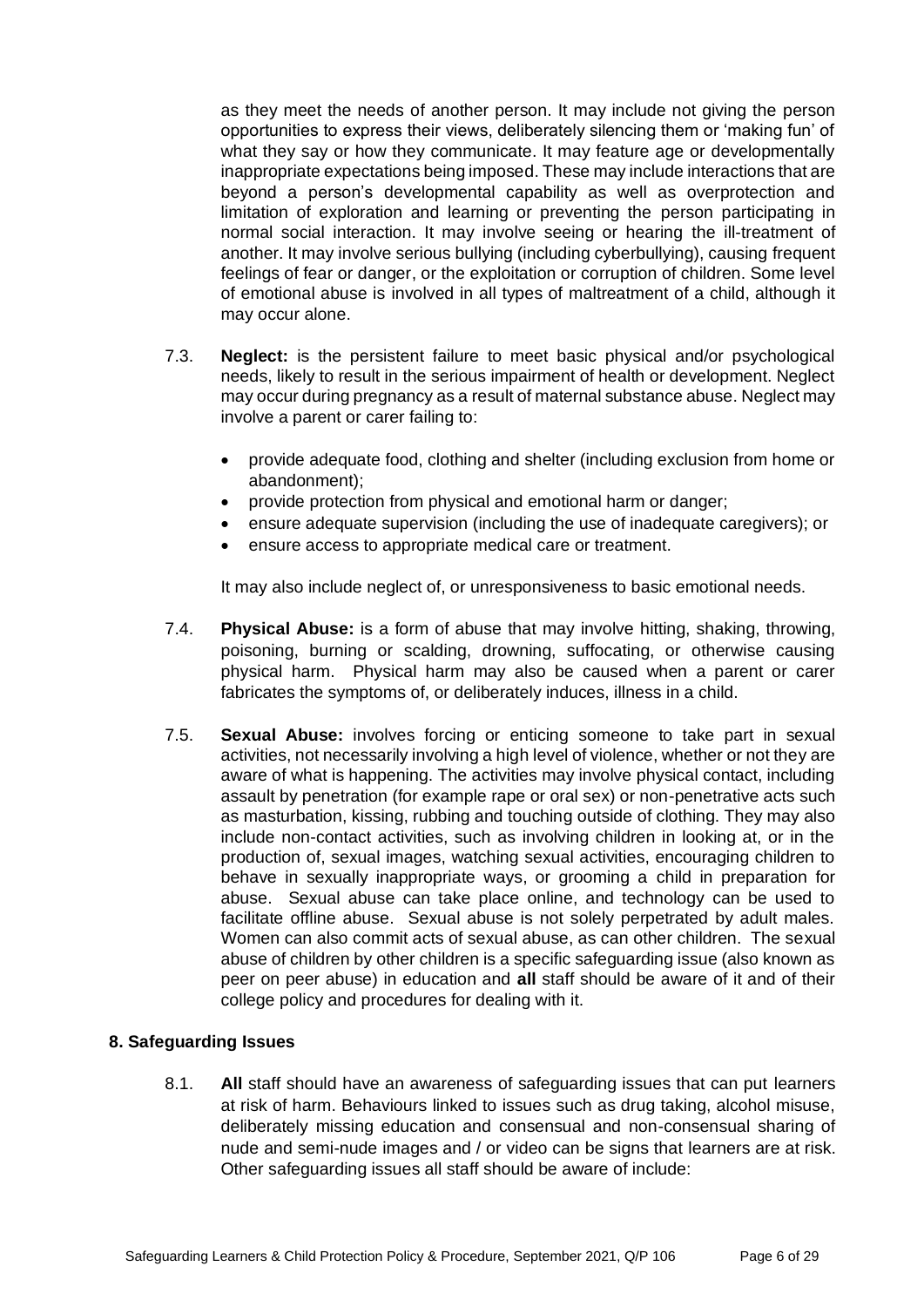# 8.1.1. **Child Sexual and Criminal Exploitation (CSE) (CCE)**

Child Sexual and Criminal Exploitation are forms of abuse and both occur where an individual or group takes advantage of an imbalance in power to coerce, manipulate or deceive a child into sexual or criminal activity, in exchange for something the person needs or wants, and / or for the financial advantage or increased status of the perpetrator or facilitator and / or through violence or the threat of violence. CSE and CCE can affect children, both male and female and can include children who have been moved (commonly referred to as trafficking) for the purpose of exploitation.

# 8.1.2. **Child Criminal Exploitation (CCE)**

Some specific forms of CCE can include children being forced or manipulated into transporting drugs or money through county lines, working in cannabis factories, shoplifting, or pickpocketing. They can also be forced or manipulated into committing vehicle crime or threatening/committing serious violence to others.

Children can become trapped by this type of exploitation as perpetrators can threaten victims (and their families) with violence or entrap and coerce them into debt. They may be coerced into carrying weapons such as knives or begin to carry a knife for a sense of protection from harm from others. As learners involved in criminal exploitation often commit crimes themselves, their vulnerability as victims is not always recognised by adults and professionals, (particularly older children), and they are not treated as victims despite the harm they have experienced. They may still have been criminally exploited even if the activity appears to be something they have agreed or consented to.

It is important to note that the experience of girls who are criminally exploited can be very different to that of boys. The indicators may not be the same, however professionals should be aware that girls are at risk of criminal exploitation too. It is also important to note that both boys and girls being criminally exploited may be at higher risk of sexual exploitation

# 8.1.3. **Child Sexual Exploitation (CSE)**

CSE is a form of child sexual abuse. Sexual abuse may involve physical contact, including assault by penetration (for example, rape or oral sex) or nonpenetrative acts such as masturbation, kissing, rubbing, and touching outside clothing. It may include non-contact activities, such as involving children in the production of sexual images, forcing children to look at sexual images or watch sexual activities, encouraging children to behave in sexually inappropriate ways or grooming a child in preparation for abuse including via the internet.

CSE can occur over time or be a one-off occurrence, and may happen without the child's immediate knowledge e.g. through others sharing videos or images of them on social media.

CSE can affect any child, who has been coerced into engaging in sexual activities. This includes 16 and 17 year olds who can legally consent to have sex. Some children may not realise they are being exploited e.g. they believe they are in a genuine romantic relationship.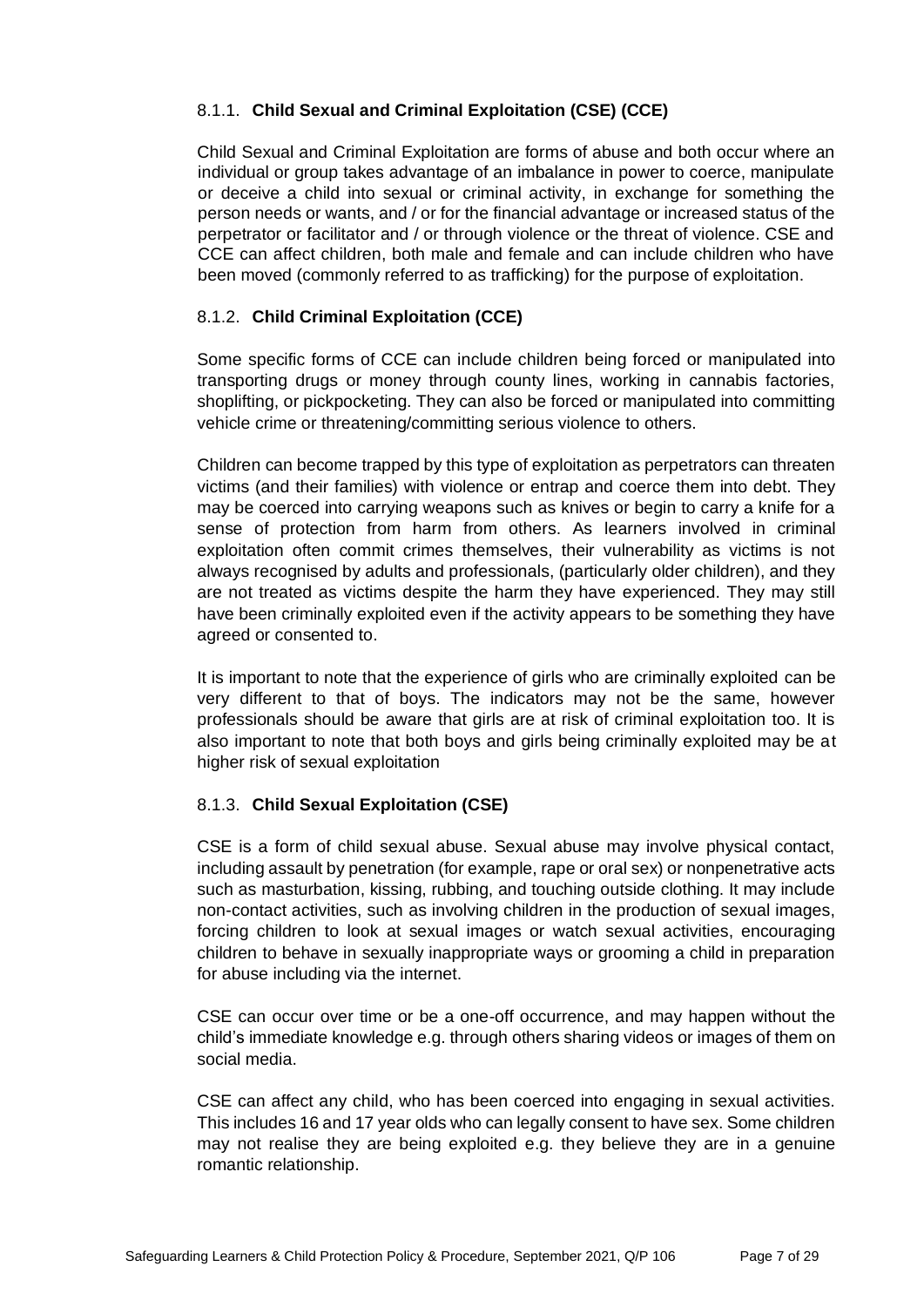# 8.1.4. **Female Genital Mutilation (FGM)**

FGM comprises all procedures involving partial or total removal of the external female genitalia or other injury to the female genital organs. It is illegal in the UK and a form of abuse with long-lasting harmful consequences.

Whilst staff should speak to the DSL, DDSL or other designated members of staff. with responsibility for Safeguarding with regard to any concerns about FGM shown in the [SGS College Safeguarding Key Contacts List.](https://sgscol.sharepoint.com/:w:/s/staff/DataHub/Ef1rhnI1-IFGsEUcukmaDvkBi10rjcfWZQbCNEFzJl6E0g?e=UK4pu2) **There is specific legal duty on teachers**. If a teacher, in the course of their work in the profession, discovers that an act of FGM appears to have been carried out on a girl under the age of 18, the teacher **must** report this to the police.

It is recommended that you make a report orally by **calling 101**, the single nonemergency number. When you call 101, the system will determine your location and connect you to the police force covering that area.

### 8.1.5. **Mental Health**

All staff should also be aware that mental health problems can, in some cases, be an indicator that a learner has suffered or is at risk of suffering abuse, neglect or exploitation.

Only appropriately trained professionals should attempt to make a diagnosis of a mental health problem. Our staff however, are well placed to observe learners dayto-day and identify those whose behaviour suggests that they may be experiencing a mental health problem or be at risk of developing one.

Where learners have suffered abuse and neglect, or other potentially traumatic adverse childhood experiences, this can have a lasting impact throughout childhood, adolescence and into adulthood. It is key that staff are aware of how these learner's experiences, can impact on their mental health, behaviour and education. Teaching resources are available via the following links:

- [Mental Health and Behaviour in Schools Guidance](https://www.gov.uk/government/publications/mental-health-and-behaviour-in-schools--2)
- [Rise Above](https://campaignresources.phe.gov.uk/schools/topics/mental-wellbeing/overview) (mental health resources and lesson plans)

If staff have a mental health concern about a learner that is also a safeguarding concern, immediate action should be taken, following this policy and speaking to the DSL, DDSL or other designated members of staff with responsibility for safeguarding shown in the [SGS College Safeguarding Key Contacts List.](https://sgscol.sharepoint.com/:w:/s/staff/DataHub/Ef1rhnI1-IFGsEUcukmaDvkBi10rjcfWZQbCNEFzJl6E0g?e=UK4pu2)

# 8.1.6. **Peer on Peer Abuse**

**All** staff should be aware that learners can abuse other learners (often referred to as peer-on-peer abuse). It can happen both inside and outside of College and online. It is important that all staff recognise the indicators and signs of peer on peer abuse and know how to identify it and respond to reports.

**All** staff should understand, that even if there are no reports in their college it does not mean it is not happening, it may be the case that it is just not being reported. As such it is important if staff have any concerns regarding peer on peer abuse, they should speak to the DSL, DDSL or other designated members of staff with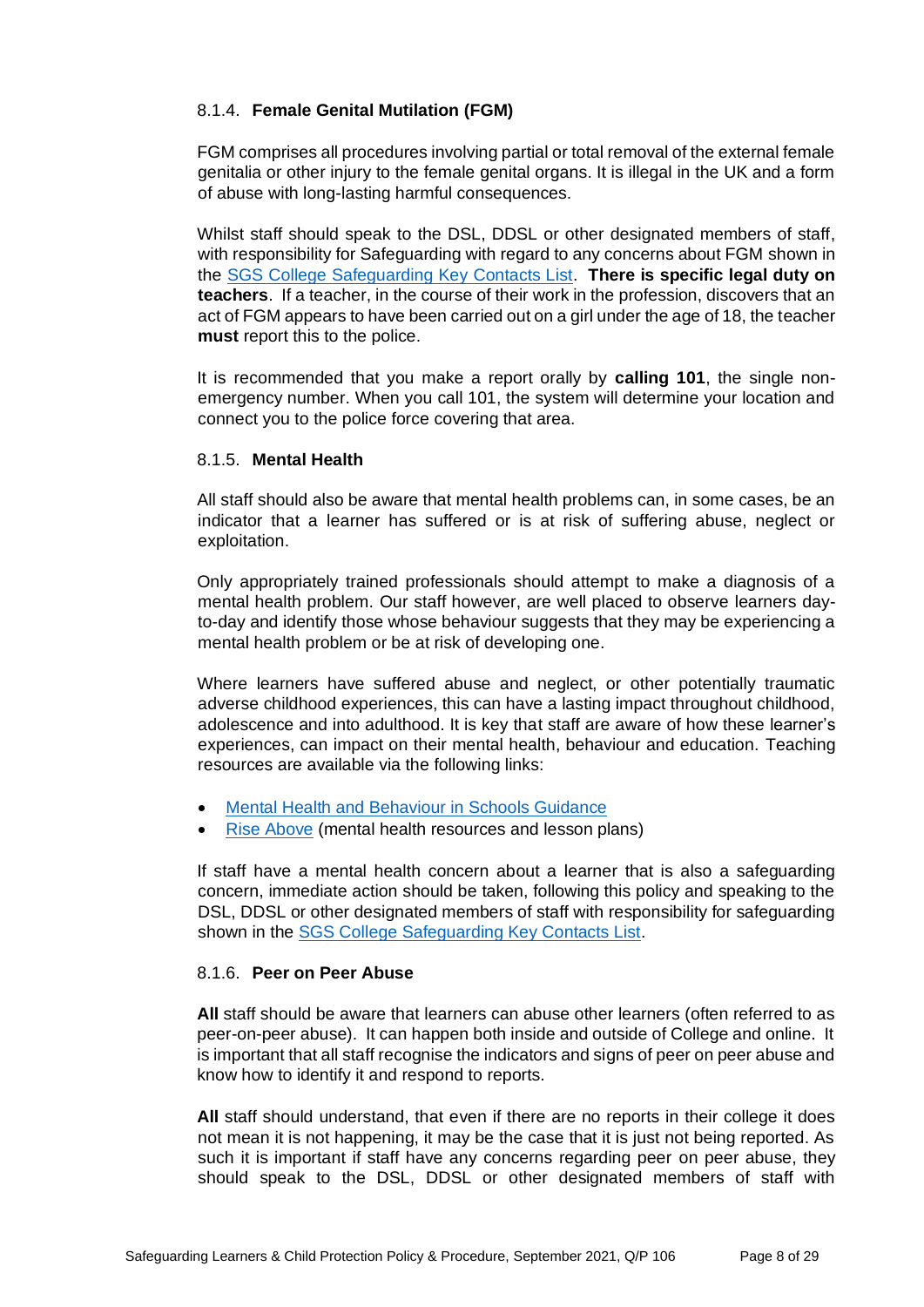responsibility for safeguarding shown in the SGS College [Safeguarding Key Contacts](https://sgscol.sharepoint.com/:w:/s/staff/DataHub/Ef1rhnI1-IFGsEUcukmaDvkBi10rjcfWZQbCNEFzJl6E0g?e=UK4pu2)  [List.](https://sgscol.sharepoint.com/:w:/s/staff/DataHub/Ef1rhnI1-IFGsEUcukmaDvkBi10rjcfWZQbCNEFzJl6E0g?e=UK4pu2)

It is essential that **all** staff understand the importance of challenging inappropriate behaviours between peers, many of which are listed below, that are abusive in nature. SGS College has a zero-tolerance approach to these types of behaviours.

Downplaying certain behaviours, for example dismissing sexual harassment as "just banter", "just having a laugh", "part of growing up" "girls being girls" or "boys being boys" can lead to a culture of unacceptable behaviours, an unsafe environment for learners and in worst case scenarios a culture that normalises abuse leading to learners accepting it as normal and not coming forward to report it.

Peer on peer abuse is most likely to include, but may not be limited to:

- bullying (including cyberbullying, prejudice-based and discriminatory bulling);
- abuse in intimate personal relationships between peers;
- physical abuse such as hitting, kicking, shaking, biting, hair pulling, or otherwise causing physical harm (this may include an online element which facilitates, threatens and / or encourages physical abuse);
- sexual violence, such as rape, assault by penetration and sexual assault; (this may include an online element which facilitates, threatens and / or encourages sexual violence);
- sexual harassment, such as sexual comments, remarks, jokes and online sexual harassment, which may be standalone or part of a broader pattern of abuse;
- causing someone to engage in sexual activity without consent, such as forcing someone to strip, touch themselves sexually, or to engage in sexual activity with a third party;
- consensual and non-consensual sharing of nudes and semi-nude images and or video (also known as sexting or youth produced sexual imagery);
- upskirting, which typically involves taking a picture under a person's clothing without their permission, with the intention of viewing their genitals or buttocks to obtain sexual gratification, or cause the victim humiliation, distress or alarm; and
- initiation / hazing type violence and rituals (this could include activities involving harassment, abuse or humiliation used as a way of initiating a person into a group and may also include an online element)

**All** staff should be clear as to the college's policy and procedure with regards to peeron-peer abuse and the important role they have to play in preventing it and responding where they believe a learner may be at risk from it.

#### 8.1.7. **Serious Violence**

**All** staff should be aware of the indicators, which may signal learners are at risk from, or are involved with serious violent crime. These may include increased absence from college, a change in friendships or relationships with older individuals or groups, a significant decline in performance, signs of self-harm or a significant change in wellbeing, or signs of assault or unexplained injuries. Unexplained gifts or new possessions could also indicate that learners have been approached by, or are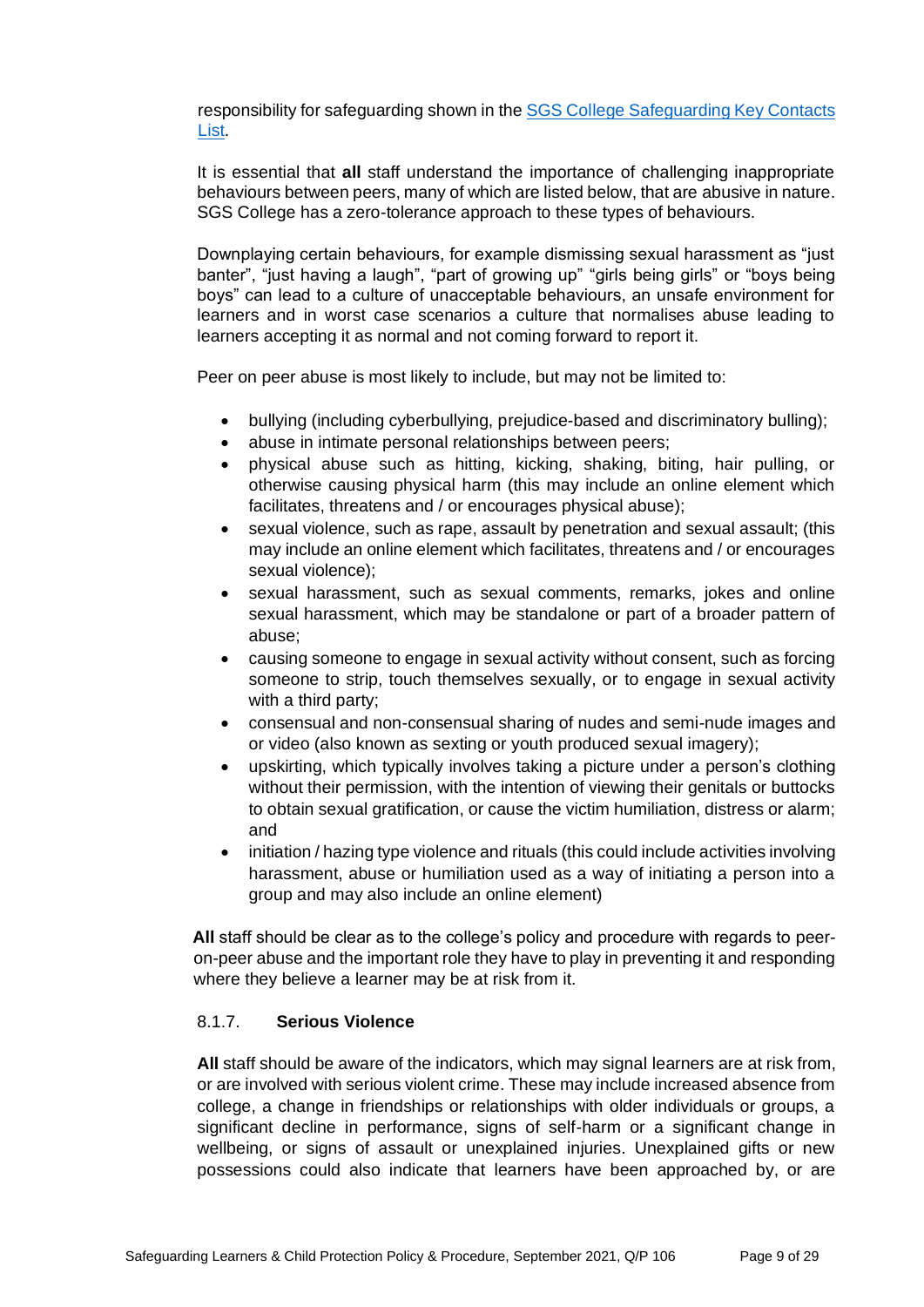involved with, individuals associated with criminal networks or gangs and may be at risk of criminal exploitation.

**All** staff should be aware of the range of risk factors which increase the likelihood of involvement in serious violence, such as being male, having been frequently absent or permanently excluded from school, having experienced maltreatment and having been involved in offending, such as theft or robbery.

#### **9. Additional Information and Support**

9.1. Departmental advic[e What to Do if You Are Worried a Child is Being Abused -](https://www.gov.uk/government/publications/what-to-do-if-youre-worried-a-child-is-being-abused--2) Advice [for Practitioners](https://www.gov.uk/government/publications/what-to-do-if-youre-worried-a-child-is-being-abused--2) provides more information on understanding and identifying abuse and neglect. Examples of potential indicators of abuse and neglect are highlighted throughout the advice and will be particularly helpful for staff. The [NSPCC](https://www.nspcc.org.uk/) website also provides useful additional information on abuse and neglect and what to look out for.

### **10. What staff should do if they have concerns about a learner**

- 10.1. Staff working with learners are advised to maintain an attitude of **'it could happen here'** where safeguarding is concerned. When concerned about the welfare of a learner, staff should always act in the **best** interests of the learner.
- 10.2. It is important to realise that learners may find it difficult to tell anyone about their abuse verbally. Learners may show signs or act in ways that they hope staff will notice and react to.
- 10.3. If staff have any concerns about a learner's welfare, they should act on them immediately and always follow the referral processes set out in **Appendix 2.**
- 10.4. **All** staff should be clear as to the College's safeguarding learners and child protection policy and procedure and speak to the DSL, DDSL or other designated members of staff with responsibility for safeguarding shown in the [SGS College](https://sgscol.sharepoint.com/:w:/s/staff/DataHub/Ef1rhnI1-IFGsEUcukmaDvkBi10rjcfWZQbCNEFzJl6E0g?e=UK4pu2)  [Safeguarding Key Contacts List.](https://sgscol.sharepoint.com/:w:/s/staff/DataHub/Ef1rhnI1-IFGsEUcukmaDvkBi10rjcfWZQbCNEFzJl6E0g?e=UK4pu2) Options will then include:
	- managing any support for the learner internally via the college's own pastoral support processes;
	- undertaking an early help assessment; or
	- making a referral to statutory services, for example as a learner might be in need, is in need or suffering, or is likely to suffer harm.
- 10.5. The DSL, DDSL or other designated members of staff with responsibility for safeguarding are available during office hours to discuss safeguarding concerns.
- 10.6. Staff should not assume a colleague, or another professional will take action and they should share information that might be critical in keeping learners safe. They should be mindful that early information sharing is vital for effective identification, assessment and allocation of appropriate service provision. If in any doubt about sharing information, staff should speak to the DSL, DDSL or other designated members of staff with responsibility for safeguarding shown in the [SGS College](https://sgscol.sharepoint.com/:w:/s/staff/DataHub/Ef1rhnI1-IFGsEUcukmaDvkBi10rjcfWZQbCNEFzJl6E0g?e=UK4pu2)  [Safeguarding Key Contacts List](https://sgscol.sharepoint.com/:w:/s/staff/DataHub/Ef1rhnI1-IFGsEUcukmaDvkBi10rjcfWZQbCNEFzJl6E0g?e=UK4pu2)[.](https://sgscol.sharepoint.com/:w:/r/sites/staff/DataHub/_layouts/15/Doc.aspx?sourcedoc=%7B80DDF68A-4950-490D-99B0-C7D715E6F627%7D&file=Safeguarding%20Key%20Contacts.docx&action=default&mobileredirect=true) Fears about sharing information **must not** be allowed to stand in the way of the need to promote the welfare, and protect the safety, of learners.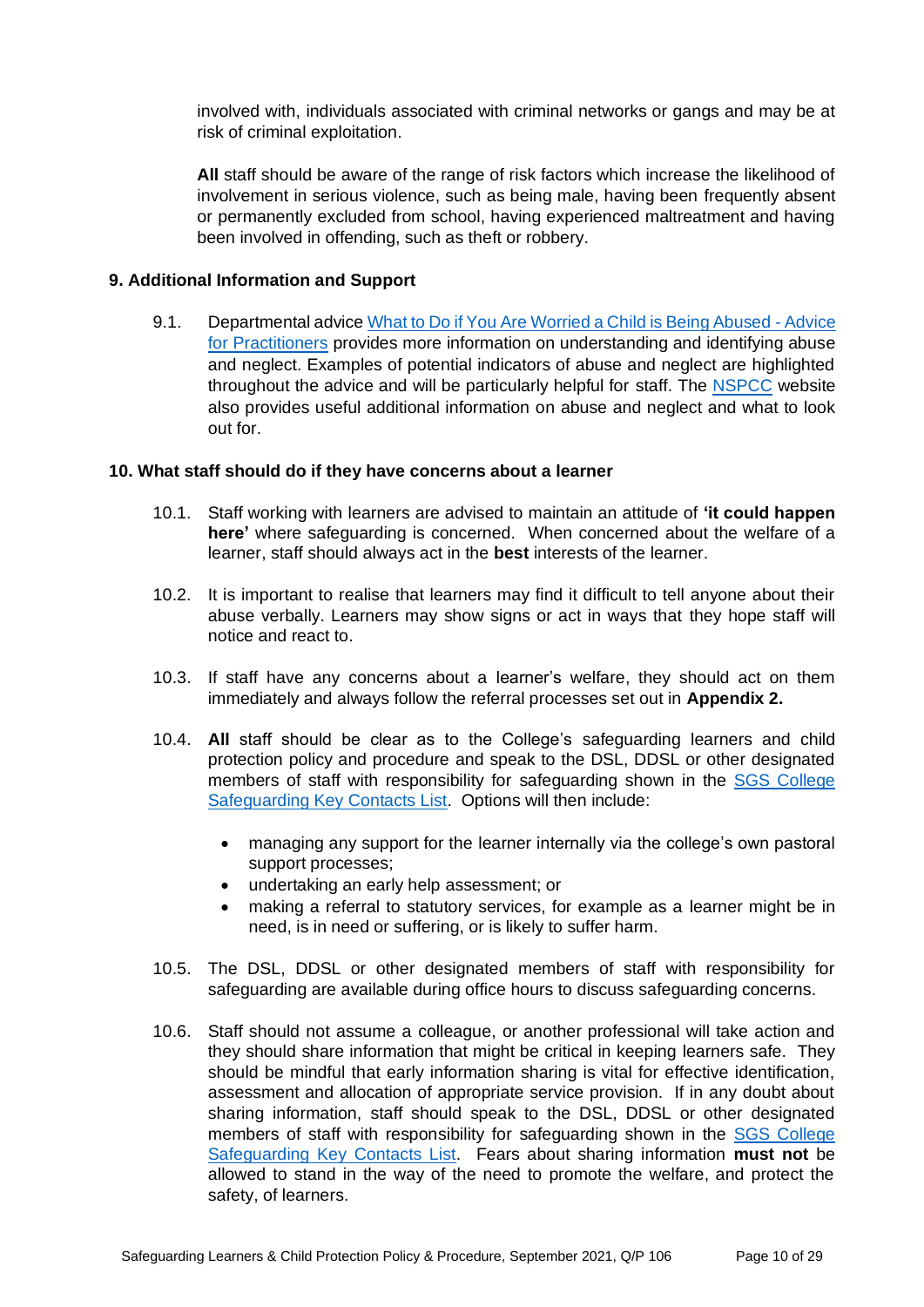# **11. Responding to a Disclosure or Allegation of Abuse**

- 11.1. If you're in a situation where a learner discloses abuse to you, your initial response is incredibly important. How you respond can encourage or undermine the confidence of learners to make disclosures. Some key things to remember are:
	- Listen carefully to the learner. Avoid expressing your own views on the matter. A reaction of shock or disbelief could cause the learner to 'shut down', retract or stop talking.
	- Find an appropriate opportunity to explain that the information will need to be shared with others. Do not promise to keep the information confidential or a 'secret'.
	- Allow the learner to continue at her / his own pace and don't interrupt if the learner is freely recalling events.
	- Avoid asking questions or pressing for more information. Ask for clarification only. If questions are necessary, only ask open questions: Tell me… Explain to me… Describe to me…
	- Let them know they've done the right thing. Reassurance can make a big impact to the learner who may have been keeping the abuse secret.
	- Tell them it's not their fault. Abuse is never the learner's fault and they need to know this.
	- Say you will take them seriously. A learner could keep abuse secret in fear they won't be believed.
	- They've told you because they want help and trust you'll be the person who will listen to and support them.
	- Don't talk to the alleged abuser. Confronting the alleged abuser about what the learner's told you could make the situation a lot worse for the learner.
	- Explain what you'll do next. If age appropriate, explain to the learner you'll need to report the abuse to someone who will be able to help.
	- Don't delay reporting the abuse. The sooner the abuse is reported after the learner discloses the better. Report as soon as possible so details are fresh in your mind and action can be taken quickly. You can report a concern using [My](https://www.myconcern.education/Account/Login?ReturnUrl=%2f)  [Concern](https://www.myconcern.education/Account/Login?ReturnUrl=%2f) (The Safeguarding Company), or speak to a member of the safeguarding team (within 2 hours).

**NOTE: Disclosures relating to allegations against colleagues and members of staff (including supply staff, volunteers and contractors) should be treated in the same way. This information must be passed immediately to the DSL or DDSL who will ensure the appropriate procedures are followed.** 

# **12. Keeping Records**

- 12.1. All concerns, discussions and decisions made, and the reasons for those decisions, should be recorded on [My Concern.](https://www.myconcern.education/Account/Login?ReturnUrl=%2f) If in doubt about recording requirements, staff should discuss with the DSL, DDSL or other designated members of staff with responsibility for safeguarding shown in the [SGS College Safeguarding Key](https://sgscol.sharepoint.com/:w:/s/staff/DataHub/Ef1rhnI1-IFGsEUcukmaDvkBi10rjcfWZQbCNEFzJl6E0g?e=UK4pu2)  [Contacts List](https://sgscol.sharepoint.com/:w:/s/staff/DataHub/Ef1rhnI1-IFGsEUcukmaDvkBi10rjcfWZQbCNEFzJl6E0g?e=UK4pu2)[.](https://sgscol.sharepoint.com/:w:/r/sites/staff/DataHub/_layouts/15/Doc.aspx?sourcedoc=%7B80DDF68A-4950-490D-99B0-C7D715E6F627%7D&file=Safeguarding%20Key%20Contacts.docx&action=default&mobileredirect=true) Records should include:
	- a clear and comprehensive summary of the concern;
	- details of how the concern was followed up and resolved;
	- a note of any action taken, decisions reached and the outcome.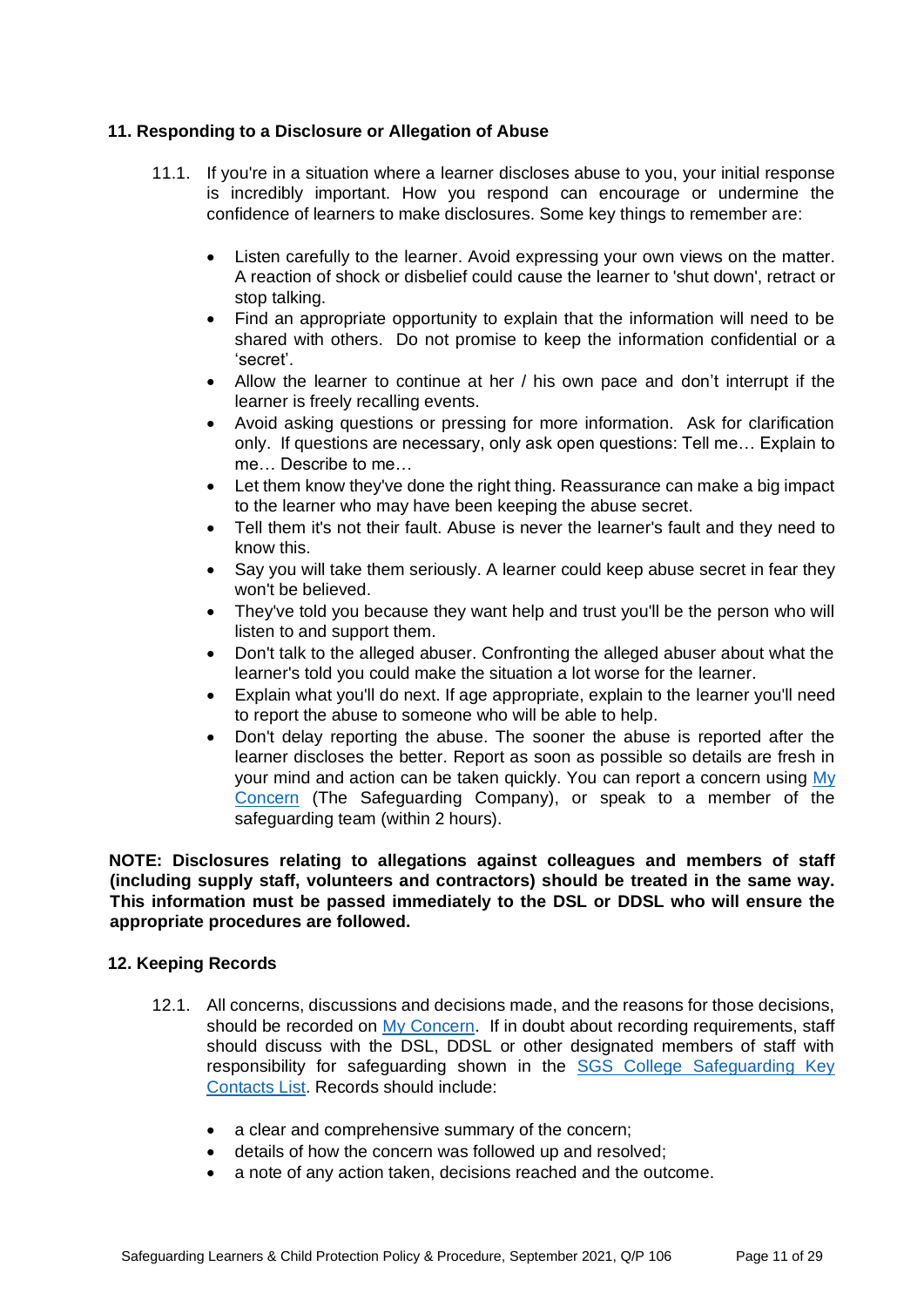- 12.2. It is important for learners to receive the right help at the right time to address safeguarding risks and prevent issues escalating and to promote learner's welfare. Research and serious case reviews have repeatedly shown the dangers of failing to take action. Examples of poor practice include:
	- failing to act on and refer the early signs of abuse and neglect:
	- poor record keeping;
	- failing to listen to the views of the learner;
	- failing to re-asses concerns when situations do not improve;
	- not sharing information;
	- sharing information too slowly; and
	- a lack of challenge to those who appear not to be taking action.

#### **13. Allegations Management Procedure**

- 13.1. SGS College promotes an open and transparent culture in which all concerns about any adult working in or on behalf of the college (including supply teachers, volunteers and contractors) are dealt with promptly and appropriately. Our approach will enable the identification of concerning, problematic or inappropriate behaviour early; minimise the risk of abuse; and ensure that staff are clear about professional boundaries and act within these boundaries and in accordance with the ethos and values of the college. Any concern, even allegations that do not meet the harms threshold should be shared responsibly and with the right person, recorded and dealt with appropriately.
- 13.2. Although [Keeping Children Safe In Education](https://assets.publishing.service.gov.uk/government/uploads/system/uploads/attachment_data/file/1007260/Keeping_children_safe_in_education_2021.pdf) differentiates between allegations or concerns that may meet the harm threshold and those that do not meet the harm threshold. Our process is the same for both situations, if staff have safeguarding concerns, or an allegation is made about another member of staff (including supply staff, volunteers, and contractors) posing a risk of harm to a learner, then they should immediately report it to the DSL or DDSL, either in person or via My Concern. They in turn will notify the Principal and Human Resources (HR).
- 13.4. Where there are safeguarding concerns, or an allegation is made about the DSL or DDSL, this should be referred to the Principal.
- 13.5. Where there are safeguarding concerns, or an allegation is made about the Principal, this should be referred to the Chair of Governors.
- 13.6. The DSL or DDSL will report the incident to the Local Authority Designated Officer (LADO).
- 13.7. For details of current post holders and their contact information, please see the [SGS](https://sgscol.sharepoint.com/:w:/s/staff/DataHub/Ef1rhnI1-IFGsEUcukmaDvkBi10rjcfWZQbCNEFzJl6E0g?e=UK4pu2)  [College Safeguarding Key Contacts List.](https://sgscol.sharepoint.com/:w:/s/staff/DataHub/Ef1rhnI1-IFGsEUcukmaDvkBi10rjcfWZQbCNEFzJl6E0g?e=UK4pu2)
- 13.8. **Appendix 4** provides a summary of the Allegations Management Procedure for allegations or concerns that may meet the threshold.
- 13.9. For any allegations or concerns that do not meet the threshold, the college will use the procedures within the [Staff Code of Conduct](https://sgscol.sharepoint.com/:w:/r/sites/staff/DataHub/Official%20Documents%20in%20SGS/Code%20of%20Conduct%20(staff).docx?d=wb753b8f298ed4915adf5e3878f176aba&csf=1&web=1&e=Ex6LjF) and have reference to the Guidelines on [Maintaining Professional Boundaries.](https://sgscol.sharepoint.com/:b:/s/staff/DataHub/EUkLYP-qZtNMp3OqDAbeiEYB4ukZqRWgAunqQKbr5ADzGw?e=QyijPX)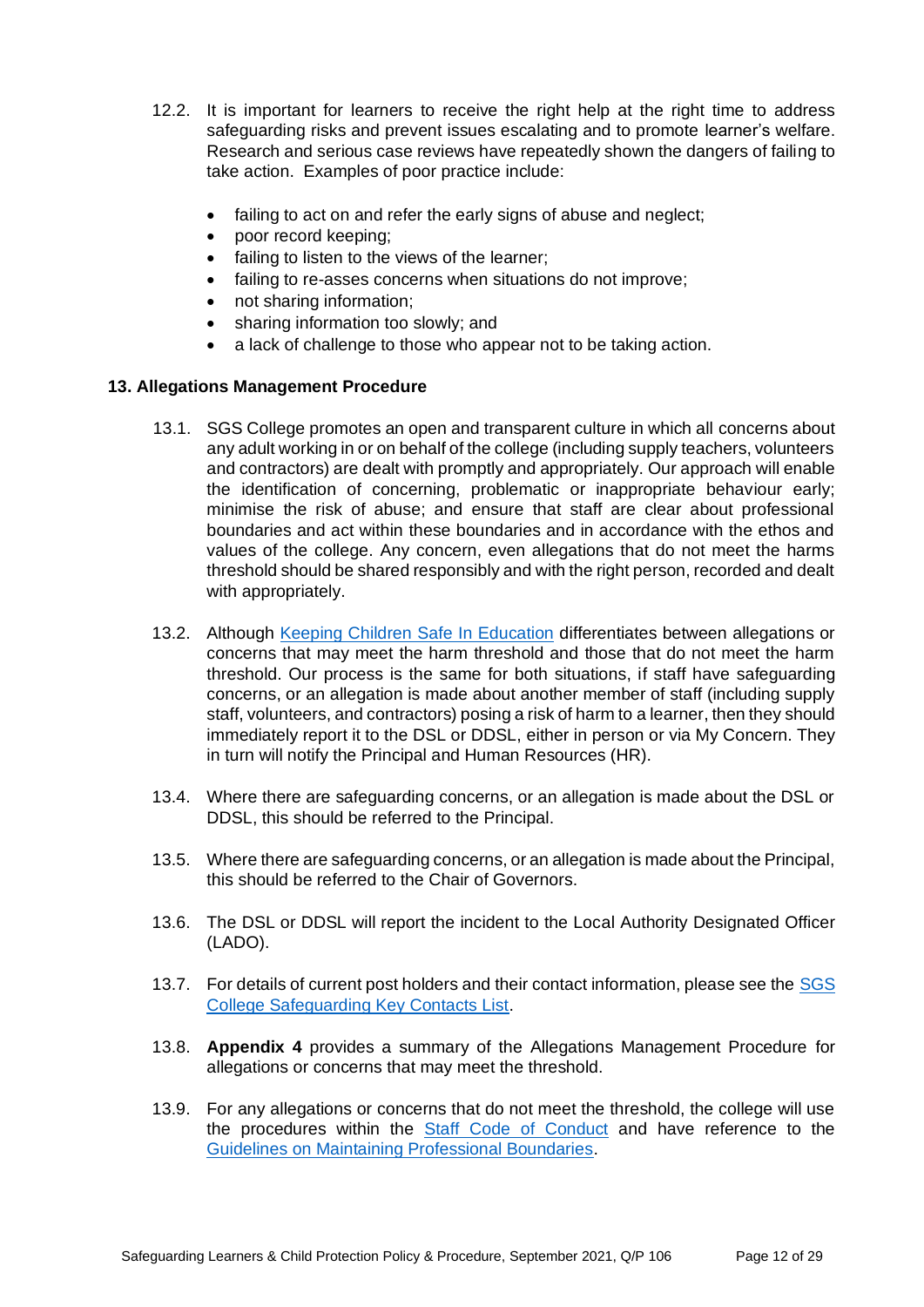## **14. Whistleblowing**

- 14.1. All staff should feel able to raise concerns about poor or unsafe practice and potential failures in the College's safeguarding regime and know that such concerns will be taken seriously by the senior leadership team.
- 14.2. The [NSPCC's what you can do to report abuse dedicated helpline](https://www.nspcc.org.uk/keeping-children-safe/reporting-abuse/report/report-abuse-online/) is available as an alternative route for staff who do not feel able to raise concerns regarding safeguarding and child protection failures internally or have concerns about the way a concern is being handled by the College. Staff can call 0808 800 5000 Monday – Friday between 08:00 and 22:00 or between 09:00 and 18:00 at the weekend or email 27/7 365 days a year. [help@nspcc.org.uk.](mailto:help@nspcc.org.uk)

### **15. Information Sharing**

- 15.1. Information sharing is vital in identifying and tackling all forms of abuse and neglect, and in promoting learner's welfare, including their educational outcomes. The College has clear powers to share, hold and use information for these purposes. If at any stage you are unsure about how or when to share information, you should seek advice from the DSL, DDSL or other designated members of staff with responsibility for safeguarding. You should also ensure that the outcome of the discussion is recorded.
- 15.2. Staff should be proactive in sharing information as early as possible to help identify, assess, and respond to risks or concerns about the safety and welfare of learners, whether this is when problems are first emerging, or where a learner is already known to the local authority children's or adult's social care. Fears about sharing information cannot be allowed to stand in the way of the need to safeguard and promote the welfare of learners at risk of abuse or neglect.
- 15.3. The Data Protection Act 2018, and the UK General Data Protection Regulation (UK GDPR) place duties on organisations and individuals to process personal information fairly and lawfully and to keep the information they hold safe and secure.
- 15.4. **The Data Protection Act 2018 and UK GDPR do not prevent, the sharing of information for the purposes of keeping learners safe. Fears about sharing information must not be allowed to stand in the way of the need to safeguard and promote the welfare and protect the safety of learners.**
- 15.5. Further details on information sharing can be found:
	- in Chapter one of [Working Together to Safeguarding Children,](https://assets.publishing.service.gov.uk/government/uploads/system/uploads/attachment_data/file/779401/Working_Together_to_Safeguard-Children.pdf) which includes a myth-busting guide to information sharing
	- at [Information Sharing Advice for Practitioners Providing Safeguarding Services](https://assets.publishing.service.gov.uk/government/uploads/system/uploads/attachment_data/file/721581/Information_sharing_advice_practitioners_safeguarding_services.pdf)  [to Children, Young People & Parents and Carers.](https://assets.publishing.service.gov.uk/government/uploads/system/uploads/attachment_data/file/721581/Information_sharing_advice_practitioners_safeguarding_services.pdf) The seven golden rules for sharing information will be especially useful
	- at [The Information Commissioner's Office \(ICO\)](https://ico.org.uk/) [,](https://ico.org.uk/) which includes ICO GDPR FAQs and guidance from the department
	- in the [Data Protection: Toolkit for Schools Guidance](https://assets.publishing.service.gov.uk/government/uploads/system/uploads/attachment_data/file/747620/Data_Protection_Toolkit_for_Schools_OpenBeta.pdf) to support schools with data protection activity, including compliance with the GDPR.
- 15.6. **Appendix 5** provides a summary of the procedure for sharing information.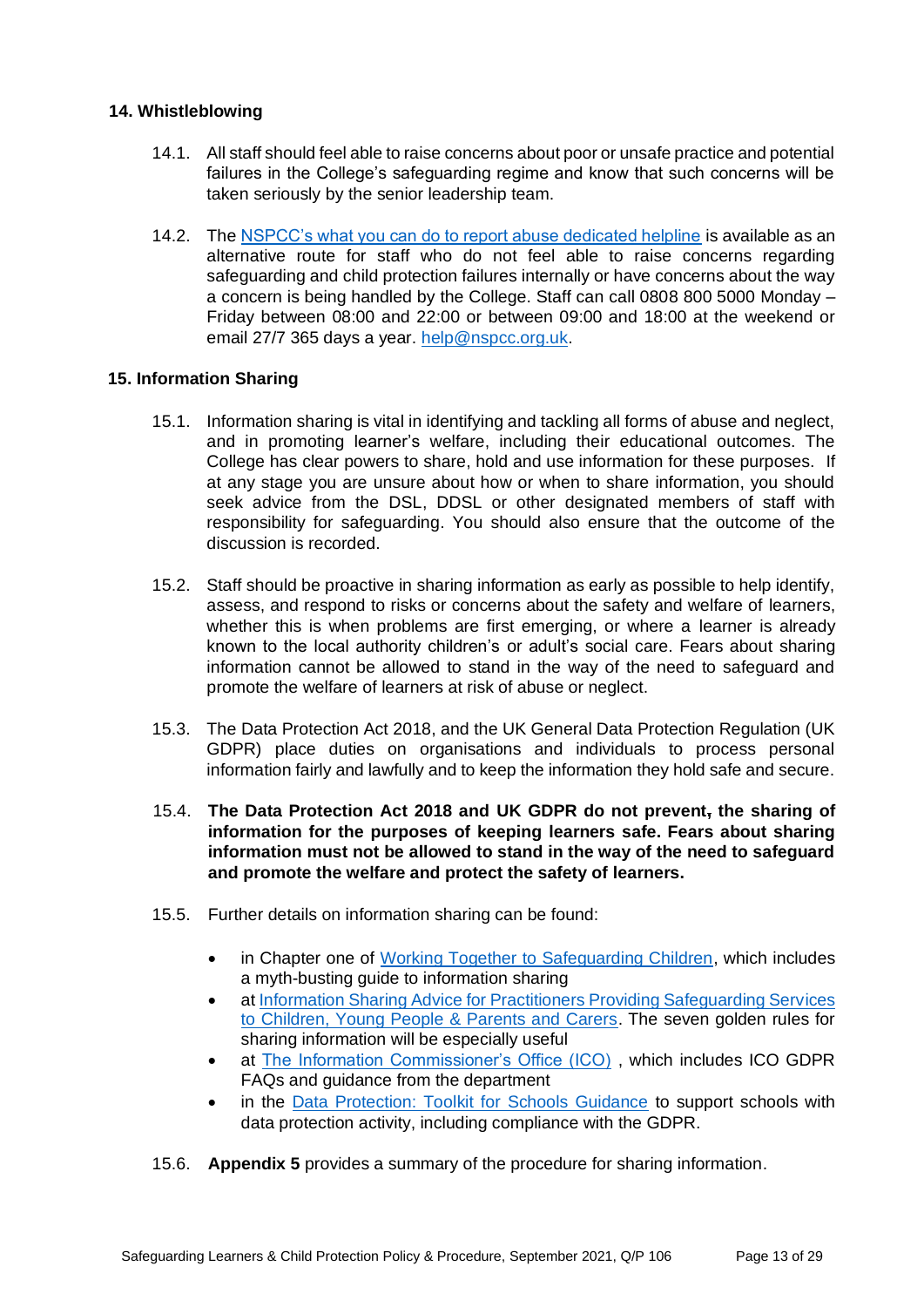# **16. Opportunities to Teach Safeguarding**

- 16.1. The Department has produced a one-stop page for teachers on GOV.UK, which can be accessed here: [Teaching about relationships sex and health.](https://www.gov.uk/guidance/teaching-about-relationships-sex-and-health) This includes teacher training modules on the RSHE topics and non-statutory implementation guidance. The following resources may also help colleges understand and teach about safeguarding:
	- DfE advice for schools: [teaching online safety in schools;](https://www.gov.uk/government/publications/teaching-online-safety-in-schools)
	- UK Council for Internet Safety (UKCIS) guidance: [Education for a connected](https://www.gov.uk/government/publications/education-for-a-connected-world)  [world;](https://www.gov.uk/government/publications/education-for-a-connected-world)
	- UKCIS guidance: [Sharing nudes and semi-nudes: advice for education settings](https://www.gov.uk/government/publications/sharing-nudes-and-semi-nudes-advice-for-education-settings-working-with-children-and-young-people/sharing-nudes-and-semi-nudes-advice-for-education-settings-working-with-children-and-young-people)  [working with children and young people;](https://www.gov.uk/government/publications/sharing-nudes-and-semi-nudes-advice-for-education-settings-working-with-children-and-young-people/sharing-nudes-and-semi-nudes-advice-for-education-settings-working-with-children-and-young-people)
	- The UKCIS [external visitors guidance](https://www.gov.uk/government/publications/using-external-visitors-to-support-online-safety-education-guidance-for-educational-settings) will help schools and colleges to ensure the maximum impact of any online safety sessions delivered by external visitors;
	- National Crime Agency's CEOP education programme: [Thinkuknow;](https://www.thinkuknow.co.uk/)
	- **Public Health England: [Rise Above](https://www.gov.uk/government/news/phe-launches-rise-above-for-schools-programme)**

# **17. Online Safety**

- 17.1. It is essential that learners are safeguarded from potentially harmful and inappropriate online material. SGS College has an effective approach to online safety designed to protect and educate the whole college community in their use of technology and establishes mechanisms to identify, intervene in, and escalate any concerns where appropriate. Appropriate filters and monitoring systems are in place in order to identify, intervene in, and escalate any incident where appropriate.
- 17.2. The breadth of issues classified within online safety is considerable, but can be categorised into four areas of risk:
	- **content**: being exposed to illegal, inappropriate or harmful content, for example: pornography, fake news, racism, misogyny, self-harm, suicide, anti-Semitism, radicalisation and extremism.
	- **contact**: being subjected to harmful online interaction with other users; for example: peer to peer pressure, commercial advertising and adults posing as children or young adults with the intention to groom or exploit them for sexual, criminal, financial or other purposes.
	- **conduct**: personal online behaviour that increases the likelihood of, or causes, harm; for example, making, sending and receiving explicit images (e.g. consensual and non-consensual sharing of nudes and semi-nudes and / or pornography, sharing other explicit images and online bullying; and
	- **commerce** risks such as online gambling, inappropriate advertising, phishing and or financial scams. If you feel a learner or member of staff are at risk, please report it to the Anti-Phishing Working Group [\(https://apwg.org/\)](https://apwg.org/)

# **18. Remote Learning**

18.1. Where learners are being asked to learn online at home the DfE has provided advice to support colleges do so safely: safeguarding in schools colleges and other [providers](https://www.gov.uk/government/publications/actions-for-schools-during-the-coronavirus-outbreak#res) and [safeguarding and remote education.](https://www.gov.uk/guidance/safeguarding-and-remote-education-during-coronavirus-covid-19) The NSPCC and PSHE Association also provide helpful advice: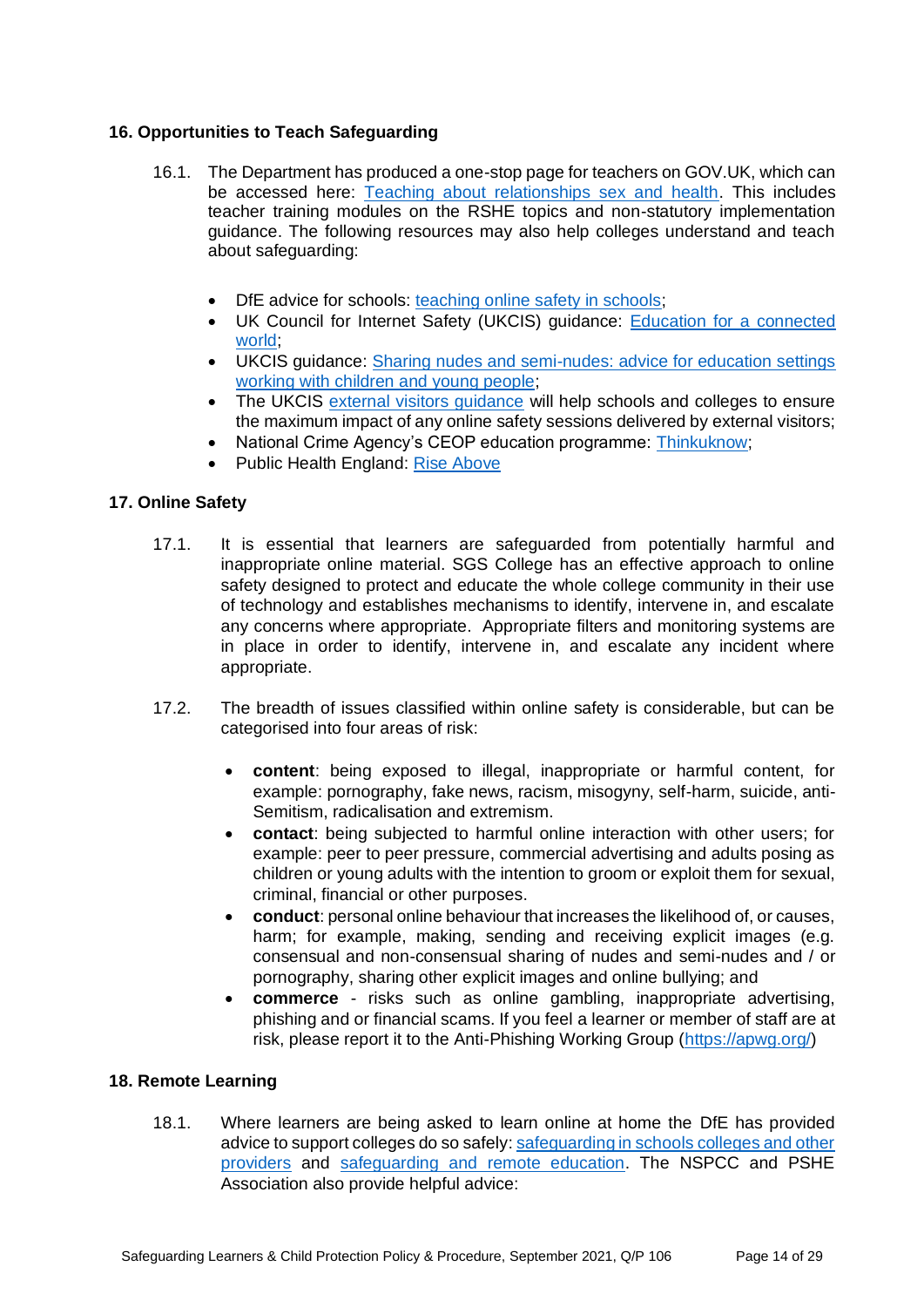- NSPCC Learning [Undertaking remote teaching safely during school closures](https://learning.nspcc.org.uk/news/covid/undertaking-remote-teaching-safely)
- PSHE [PSHE Association coronavirus hub](https://www.pshe-association.org.uk/curriculum-and-resources/search-for-resources)

## **19. Learners potentially at greater risk of harm**

19.1. Whilst all learners should be protected, it is important to recognise that some groups of learners are potentially at greater risk of harm.

#### **20. Learners who need a social worker (Child in Need & Child Protection Plans)**

20.1 Learners may need a social worker due to safeguarding or welfare needs. Learners may need this help due to abuse, neglect and complex family circumstances. A learner's experiences of adversity and trauma can leave them vulnerable to further harm, as well as educationally disadvantaged in facing barriers to attendance, learning, behaviour, and mental health.

Local authorities should share the fact a learner has a social worker, and the designated safeguarding lead should hold and use this information so that decisions can be made in the best interests of the learner's safety, welfare, and educational outcomes. This should be considered as a matter of routine. There are clear powers to share this information under existing duties on both local authorities and schools and colleges to safeguard and promote the welfare of children.

Where learners need a social worker, this should inform decisions about safeguarding (for example, responding to unauthorised absence or missing education where there are known safeguarding risks) and about promoting welfare (for example, considering the provision of pastoral and/or academic support, alongside action by statutory services).

#### **21. Learners Missing from Education**

21.1. All staff should be aware that learners missing from education, particularly repeatedly, can act as a vital warning sign of a range of safeguarding issues including neglect, sexual abuse, and child sexual and criminal exploitation. It is important that our response to learners missing from education supports identifying such abuse and helps prevent the risk of them going missing in the future. This includes when problems are first emerging but also where learners are already known to local authority children's social care and need a social worker (such as on a child in need or child protection plan, or as a looked after child), where going missing from education may increase known safeguarding risks within the family or in the community. All staff should be aware of the College's unauthorised absence and learners missing from education procedures set out in **Appendix 3.** 

#### **22. Looked after children and previously looked after children**

22.1. The most common reason for children becoming looked after is as a result of abuse and / or neglect.

A previously looked after child potentially remains vulnerable and all staff should have the skills, knowledge and understanding to keep previously looked after children safe. When dealing with looked after children and previously looked after children, it is important that all agencies work together and prompt action is taken when necessary to safeguard these learners, who are a particularly vulnerable group.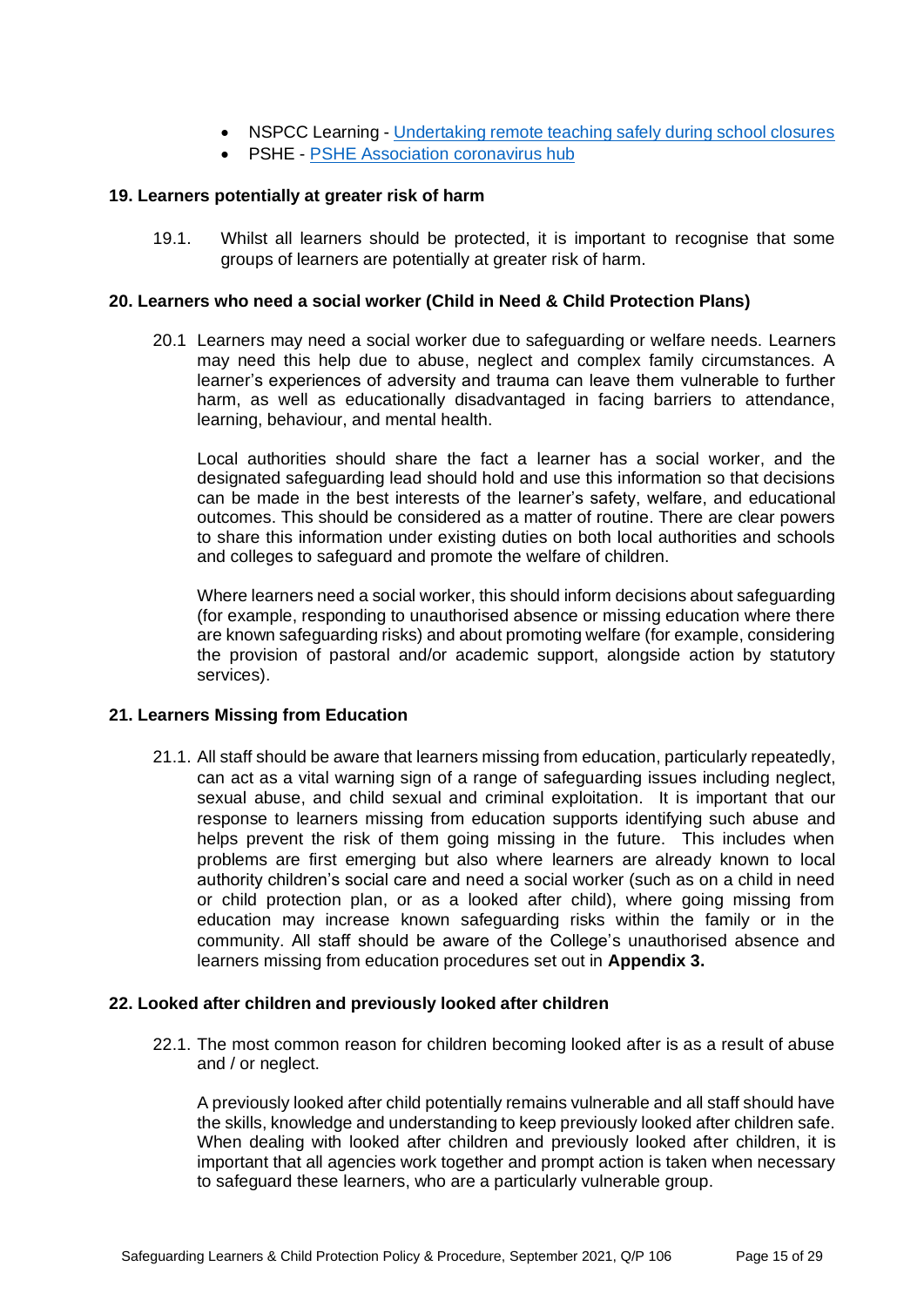### **23. Learners with special educational needs and disabilities or physical health issues**

- 23.1. Learners with special educational needs or disabilities (SEND) or certain health conditions can face additional safeguarding challenges. Staff should be aware that additional barriers can exist when recognising abuse and neglect in this group of learners. These can include:
	- assumptions that indicators of possible abuse such as behaviour, mood and injury relate to the learner's condition without further exploration;
	- these learners being more prone to peer group isolation or bullying (including prejudice-based bullying) than other learners;
	- the potential for learners with SEND or certain medical conditions being disproportionally impacted by behaviours such as bullying, without outwardly showing any signs; and
	- communication barriers and difficulties in managing or reporting these challenges.

### **24. Work Experience Placements**

- 24.1. Staff organising work experience placements should ensure that the placement provider has policies and procedures in place to protect learners from harm.
- 24.2. Barred list checks by the DBS might be required on some people who supervise a child under the age of 16 on a work experience placement. The College should consider the specific circumstances of the work experience. Consideration must be given in particular to the nature of the supervision and the frequency of the activity being supervised, to determine what, if any, checks are necessary.
- 24.3. These considerations would include whether the person providing the teaching / training / instruction / supervision to the learner on work experience will be:
	- unsupervised themselves; and
	- providing the teaching / training / instruction frequently (more than three days in a 30 day period, or overnight).
- 24.4. If the person working with the learner is unsupervised and the same person is in frequent contact with the learner, the work is likely to be regulated activity relating to children. If so, the College could ask the employer providing the work experience to ensure that the person providing the instruction or training is not a barred person.
- 24.5. The College is not able to request an enhanced DBS check with barred list information for staff supervising learners aged 16 to 17 on work experience.
- 24.6. If the activity undertaken by the learner on work experience takes place in a 'specified place', such as a school or sixth form college, and gives the opportunity for contact with children, this may itself be considered to be regulated activity relating to children. In these cases and where the learner doing the work experience is of 16 years of age or over, the work experience provider e.g. school or sixth form college should consider whether a DBS enhanced check should be requested for the learner in question. DBS checks cannot be requested for children under the age of 16.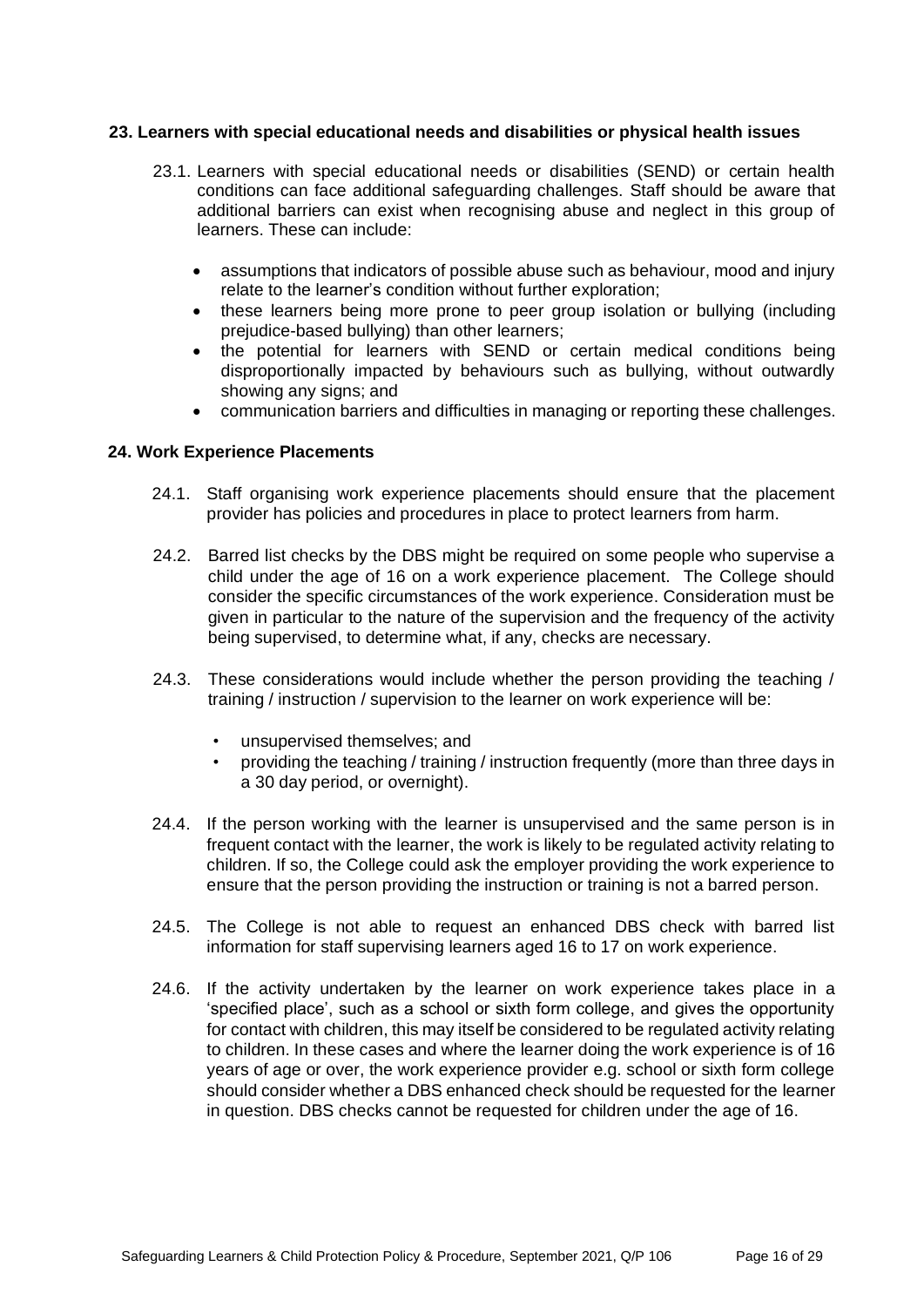## **25. Private Fostering - LA notification when identified**

- 25.1. Private fostering occurs when a child under the age of 16 (under 18 for learners with a disability) is provided with care and accommodation by a person who is not a parent, person with parental responsibility for them or a relative in their own home.
- 25.2. A learner is not privately fostered if the person caring for and accommodating them has done so for less than 28 days and does not intend to do so for longer. Such arrangements may come to the attention of staff through the normal course of their interaction, and promotion of learning activities, with learners.
- 25.3. Where the arrangements come to the attention of the college (and the college is not involved in the arrangements), they should then notify the local authority to allow the local authority to check the arrangement is suitable and safe for the child. Colleges who are involved (whether or not directly) in arranging for a child to be fostered privately **must** notify local authorities of the arrangement as soon as possible after the arrangement has been made. Notifications **must** contain the information specified in Schedule 1 of The Children (Private Arrangements for Fostering) Regulations 2005 and **must** be made in writing.

### **26. Policy Implementation**

- 26.1. SGS has a nominated Governor with specific responsibility for Safeguarding Learners and Child Protection.
- 26.2. A senior member of staff from the College Senior Leadership Team (SLT) is appointed to the role of Designated Safeguarding Lead (DSL). The specific responsibilities of the DSL are described in **Appendix 1**.
- 26.3. Contact details for other designated members of staff with responsibility for Safeguarding Learners and Child Protection are shown on the [SGS College](https://sgscol.sharepoint.com/:w:/s/staff/DataHub/Ef1rhnI1-IFGsEUcukmaDvkBi10rjcfWZQbCNEFzJl6E0g?e=UK4pu2)  [Safeguarding Key Contacts List.](https://sgscol.sharepoint.com/:w:/s/staff/DataHub/Ef1rhnI1-IFGsEUcukmaDvkBi10rjcfWZQbCNEFzJl6E0g?e=UK4pu2)

# **27. Enforcement**

27.1. Any failure to adhere to this policy, or to comply with related procedures may result in disciplinary action.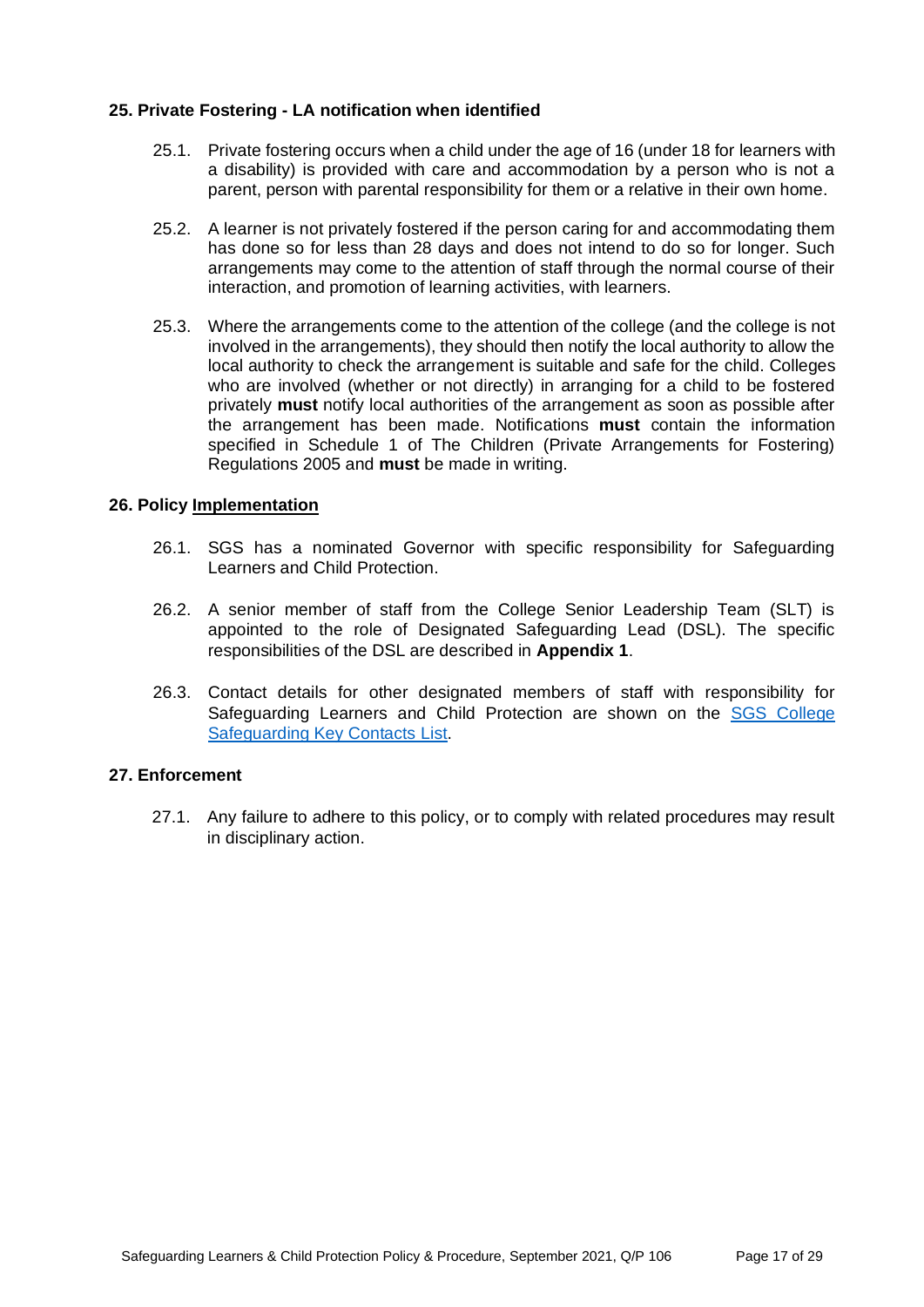# **28. Related Policies, Procedures, Charters, Plans, Guidance and Legislation**

| Information Sharing, Advice for practitioners providing safeguarding serves to children, |
|------------------------------------------------------------------------------------------|
| young people, parents & carers                                                           |
| <b>Inspecting Further Education &amp; Skills: Guidance for Providers</b>                 |
| <b>Keeping Children Safe in Education</b>                                                |
| Keeping Children Safe in Education, Part 1 information for all school & college staff    |
| Mandatory Reporting of Female Genital Mutilation – procedural information                |
| <b>NSPCC</b>                                                                             |
| <b>NSPCC Whistleblowing Advice Line</b>                                                  |
| <b>Prevent Duty Guidance for Further Education Institutes in England and Wales</b>       |
| Safeguarding Vulnerable Groups Act 2006                                                  |
| <b>SGS College Abuse of Trust Policy &amp; Procedure</b>                                 |
| SGS College Learner Anti-Bullying & Harassment Policy & Procedure                        |
| SGS College Disciplinary Policy & Procedure (including the learner probation period      |
| procedure)                                                                               |
| SGS College External Speakers & Freedom of Speech Guidelines                             |
| SGS College IT Acceptable Use Policies (Email; Mobile Devices; Social Networking; Users; |
| and Security)                                                                            |
| Guidelines on maintaining professional boundaries (including use of social media)        |
| SGS College Photographic and Visual Media Policy, Codes of Practice & Procedure          |
| <b>SGS College Recruitment Procedure</b>                                                 |
| <b>SGS College References Policy &amp; Procedure</b>                                     |
| <b>SGS College Staff Code of Conduct</b>                                                 |
| <b>SGS College Trips Policy &amp; Procedure</b>                                          |
| SGS College Whistleblowing (Public Interest Disclosure) Policy & Procedure               |
| <b>South West Child Protection Procedures</b>                                            |
| The Children's Act 2004 (sections 11 & 16)                                               |
| What to do if you're worried a child is being abused: Advice for Practitioners           |
| <b>Working Together to Safeguard Children 2018</b>                                       |
| When to call the police                                                                  |
| Education & Training (Welfare of Children) Act 2021                                      |
| Professional and Personnel Relationships (safeguardingchildren.co.uk)                    |
| <b>Safer Recruitment Consortium</b>                                                      |
| <b>Preventing Youth Violence and Gang Involvement</b>                                    |

# **29. Impact**

29.1. The impact of this policy and related procedures is to minimise safeguarding risks for our learners and staff and to ensure that any concerns are acted on in accordance with this policy and related legislation and guidance.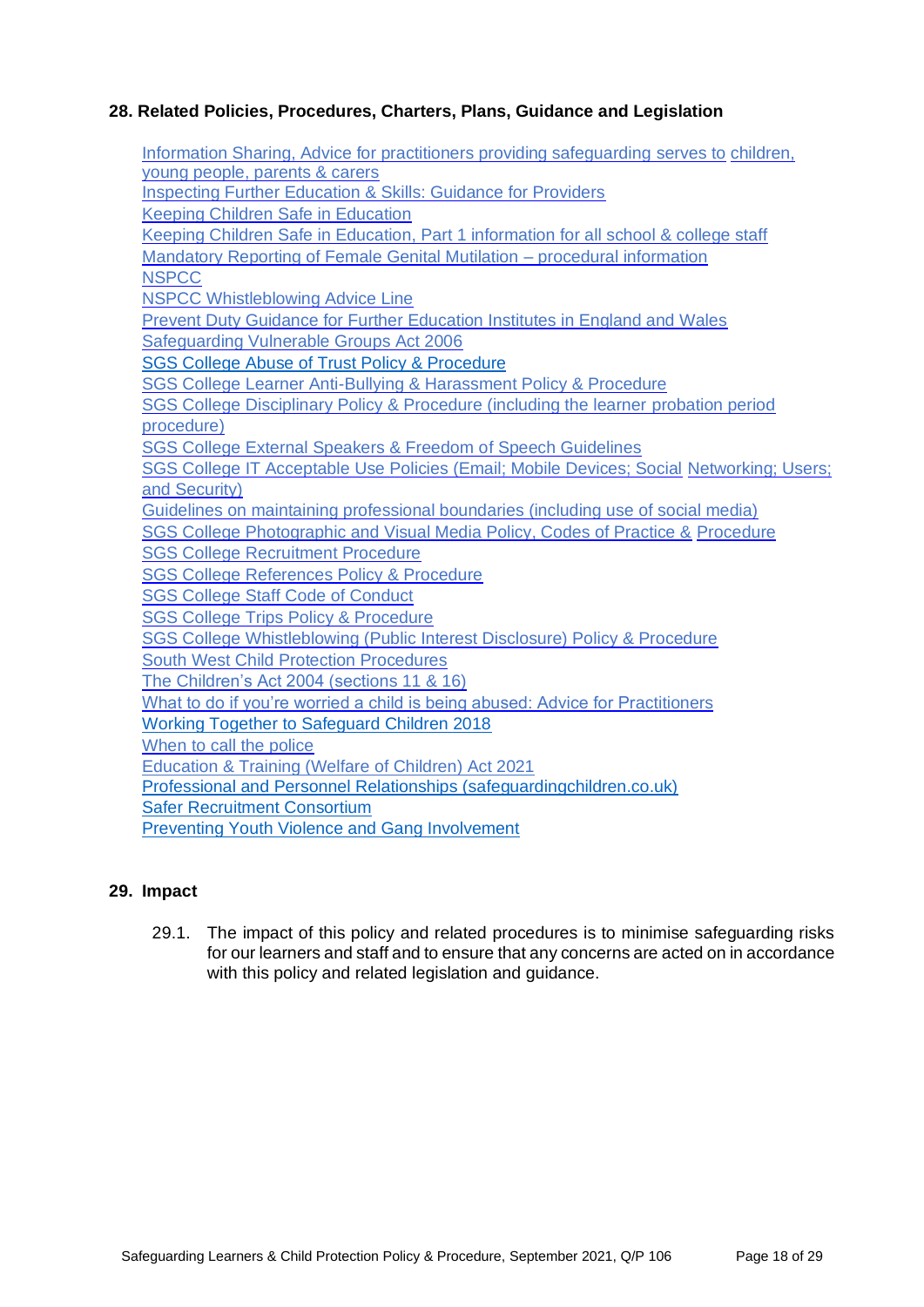# **30. MANDATORY INITIAL IMPACT SCREENING**

Completed by:

Name: Moira Foster-Fitzgerald | Title: DSL | 09/08/2021

✓

 $\frac{1}{\sqrt{25}}$ 

I have read the guidance document: Completing a Policy Impact Assessment? If this policy has been up-dated, please tick to confirm that the initial impact screening  $\checkmark$ has also been reviewed:

| <b>EQUALITY AND DIVERSITY IMPACT ASSESSMENT</b>                                                |                                                                          |  |  |  |
|------------------------------------------------------------------------------------------------|--------------------------------------------------------------------------|--|--|--|
| Characteristic                                                                                 | This policy seeks to:                                                    |  |  |  |
| Age                                                                                            | No appreciable impact                                                    |  |  |  |
| <b>Disability</b>                                                                              | Treat with equal dignity, all learners and staff; and monitor            |  |  |  |
|                                                                                                | participation, performance and progress of learners and staff with       |  |  |  |
|                                                                                                | disabilities and act to address inequalities.                            |  |  |  |
| <b>Faith or Belief</b>                                                                         | No appreciable impact                                                    |  |  |  |
| Gender                                                                                         | No appreciable impact                                                    |  |  |  |
| Race or Ethnicity                                                                              | No appreciable impact                                                    |  |  |  |
| Orientation                                                                                    | No appreciable impact                                                    |  |  |  |
| Gender reassignment                                                                            | No appreciable impact                                                    |  |  |  |
| Economic disadvantage                                                                          | Use available resources to identify and address any issues of            |  |  |  |
|                                                                                                | inequality as a result of social and economic factors. Supporting        |  |  |  |
|                                                                                                | learners and staff, both academically and pastorally in order for all to |  |  |  |
|                                                                                                | be successful                                                            |  |  |  |
| <b>Rural isolation</b>                                                                         | No appreciable impact                                                    |  |  |  |
| Marriage                                                                                       | No appreciable impact                                                    |  |  |  |
| Pregnancy & maternity                                                                          | No appreciable impact                                                    |  |  |  |
| Carers & care leavers                                                                          | Use available resources to identify and address any issues of            |  |  |  |
|                                                                                                | inequality as a result of being in care or a care leaver. Supporting     |  |  |  |
|                                                                                                | learners both academically and pastorally in order to be successful.     |  |  |  |
| Vulnerable persons                                                                             | Use available resources to identify and address any issues of            |  |  |  |
|                                                                                                | inequality as a result of being a vulnerable person. Supporting          |  |  |  |
|                                                                                                | learners both academically and pastorally in order to be successful.     |  |  |  |
|                                                                                                | Please identify any sections of the policy that specifically seek to     |  |  |  |
|                                                                                                | maximise opportunities to improve diversity within any of the College's  |  |  |  |
| stakeholder groups:                                                                            |                                                                          |  |  |  |
| Please identify any sections of the policy that specifically seek to improve                   |                                                                          |  |  |  |
|                                                                                                | equality of opportunity within any of the College's stakeholder groups:  |  |  |  |
| Is there any possibility that this                                                             | If you have ticked yes (red), which                                      |  |  |  |
| policy could operate in a<br>characteristic will be most affected?<br>×<br>П                   |                                                                          |  |  |  |
| discriminatory way?                                                                            | Choose an item.                                                          |  |  |  |
| If yes please confirm that the Policy has been sent for a full<br>Click or tap to enter a<br>П |                                                                          |  |  |  |
| Equality & Diversity Impact Assessment, and note the date:<br>date.                            |                                                                          |  |  |  |

**Note:** if the policy does not seek to increase diversity or improve equality you should go back and review it before submitting it for approval.

| <b>MAPPING OF FUNDAMENTAL RIGHTS</b>      |                                                              |  |  |  |
|-------------------------------------------|--------------------------------------------------------------|--|--|--|
| <b>Which United Nations Convention on</b> | Art. 3 Best interests of the child                           |  |  |  |
| the Rights of the Child (UNCRC),          | Art. 19 Protection from violence, abuse & neglect            |  |  |  |
| Right does this policy most protect:      | Arts. 34/35/36 Protection from sexual and other exploitation |  |  |  |
| Which Human Right (HRA) does this         | Art. 5 Right to liberty and security                         |  |  |  |
| policy most protect:                      | Choose an item.                                              |  |  |  |

| <b>DATA PROTECTION &amp; PRIVACY BY DESIGN SCREENING</b>                                                                                                                                                                                                                             |  |
|--------------------------------------------------------------------------------------------------------------------------------------------------------------------------------------------------------------------------------------------------------------------------------------|--|
| Tick to confirm that you have considered any data protection issues as part of the design<br>and implementation of this policy; and, that implementing this policy will not result in the<br>collection, storage or processing of personal data outside of official College systems: |  |
| Tick to indicated that this policy has or requires a Data Privacy Impact Assessment:                                                                                                                                                                                                 |  |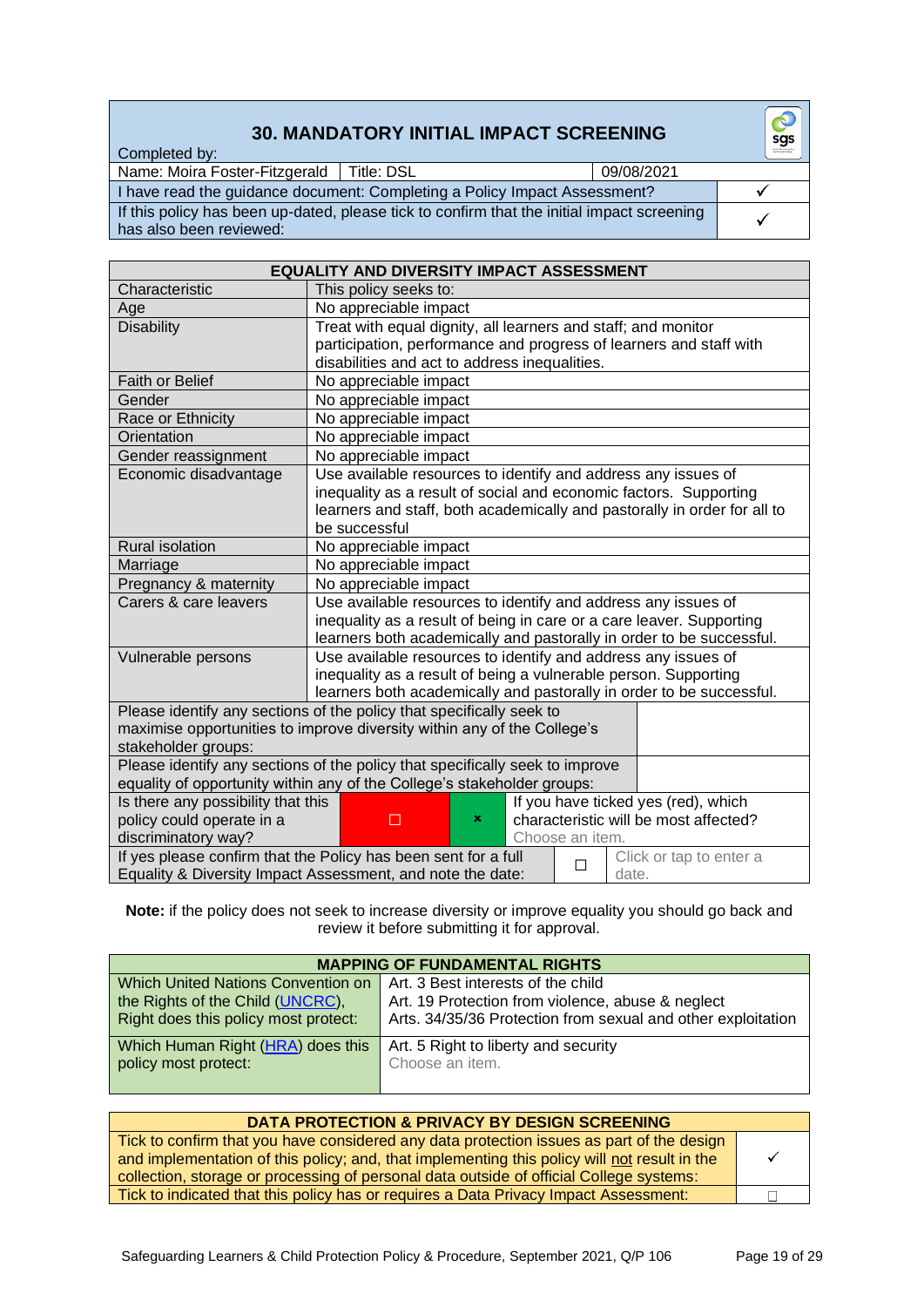# **Appendix 1 – Role of the Designated Safeguarding Lead (DSL)**

The activities listed below can be delegated to appropriately trained deputies but the ultimate lead responsibility remains with the DSL.

### **Availability**

During term time the DSL (or deputy) will be available during College hours for staff to discuss any safeguarding concerns.

#### **Manage Referrals**

The designated safeguarding lead is expected to refer cases:

- of suspected abuse and neglect to the local authority children's social care as required and support staff who make referals to local authority children's social care;
- to the Channel programme where there is a radicalisation concern as required and support staff who make referrals to the Channel programme;
- where a person is dimissed or left due to risk / harm to a learner to the Disclosure and Barring Service as required; and
- where a crime may have been committed to the Police as required. [NSPCC –](https://www.npcc.police.uk/documents/Children%20and%20Young%20people/When%20to%20call%20the%20police%20guidance%20for%20schools%20and%20colleges.pdf) When to [call the police](https://www.npcc.police.uk/documents/Children%20and%20Young%20people/When%20to%20call%20the%20police%20guidance%20for%20schools%20and%20colleges.pdf) should help understand when to consider calling the police and what to expect when working with the police.

### **Work with Others**

The designated safeguarding lead is expected to:

- act as a source of support, advice and expertise for all staff;
- act as a point of contact with the three safeguarding partners;
- liaise with the Principal to inform them of issues especially ongoing enquiries under section 47 of the Children Act 1989 and police investigations;
- as required, liaise with the "case manager" and the LADO for child protection concerns in cases which concern a staff member;
- liaise with staff (especially teachers, pastoral support staff, IT Technicians, senior mental health leads and SENCOs or the named person with oversight for SEN) on matters of safety and safeguarding (including online and digital safety) and when deciding whether to make a referral by liaising with relevant agencies so that learner's needs are considered holistically;
- liaise with the senior mental health lead and where available, the Mental Health Support Team, where safeguarding concerns are linked to mental health;
- promote supportive engagement with parents and / or carers in safeguarding and promoting the welfare of learners, including where families may be facing challenging circumstances;
- work with the principal and relevant strategic leads, taking lead responsibility for promoting educational outcomes by knowing the welfare, safeguarding and child protection issues that children in need are experiencing, or have experienced, and identifying the impact that these issues might be having on learner's attendance, engagement and achievement at college. This includes:
	- o ensure that the college knows who its cohort of learners who have or have had a social worker are, understanding their academic progress and attainment, and maintaing a culture of high aspirations for this cohort; and
	- $\circ$  supporting teaching staff to provide additional academic support or reasonable adjustments to help learners who have or have had a social worker reach their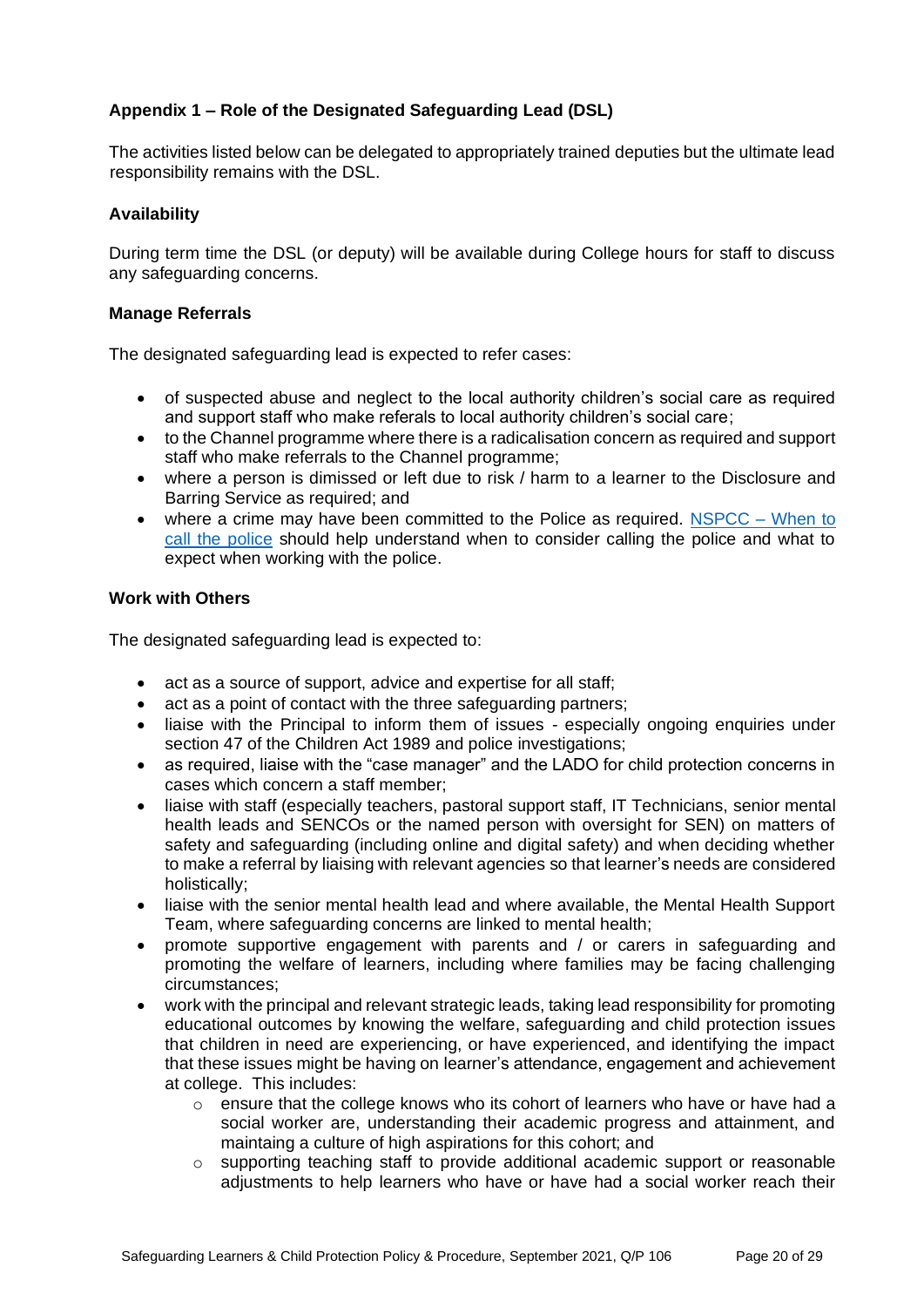potential, recognising that even when statutory social care intervention has ended, there is still a lasting impact on learner's educational outcomes.

### **Information Sharing and Managing the Child Protection File**

The designated safeguading lead is responsible for ensuring that child protection files are kept up to date.

Information should be kept confidential and stored securely. It is good practice to keep concerns and referrals in a separate child protection file for each learner.

Records should include:

- a clear and comprehensive summary of the concern;
- details of how the concern was followed up and resolved;
- a note of any action taken, decisions reached and the outcome.

They should ensure the file is only accessed by those who need to see it and where the file or content within it is shared, this happens in line with information sharing advice as set out in Part one and Part two of KCSIE.

Where learners leave the school or college (including in year transfers) the designated safeguarding lead should ensure their child protection file is transferred to the new school or college as soon as possible, and within 5 days for an in-year transfer or within the first 5 days of the start of a new term. This should be transferred separately from the main learner file, ensuring secure transit, and confirmation of receipt should be obtained. Receiving schools and colleges should ensure key staff such as designated safeguarding leads and SENCOs or the named person with oversight for SEN in colleges, are aware as required.

Lack of information about their circumstances can impact on the learner's safety, welfare and educational outcomes. In addition to the child protection file, the designated safeguarding lead should also consider if it would be appropriate to share any additional information with the new school or college in advance of a learner leaving to help them put in place the right support to safeguard this learner and to help the learner thrive in the school or college. For example, information that would allow the new school or college to continue supporting learners who have had a social worker and have experienced abuse and have that support in place for when the learner arrives.

#### **Raise Awareness**

The designated safeguarding lead should:

- ensure each member of staff has access to, and understands, the college's safeguarding policy and procedures, especially new and part-time staff;
- ensure the College's safeguarding policy & procedure is reviewed annually (as a minimum) and the procedures and implementation are updated and reviewed regularly, and work with the Governing Body regarding this;
- ensure the safeguarding policy & procedure is available publicly and parents are aware of the fact that referrals about suspected abuse or neglect may be made and the role of the College in this;
- link with the safeguarding partner arrangements to make sure staff are aware of any training opportunities and the latest local policies on local safeguarding arrangements; and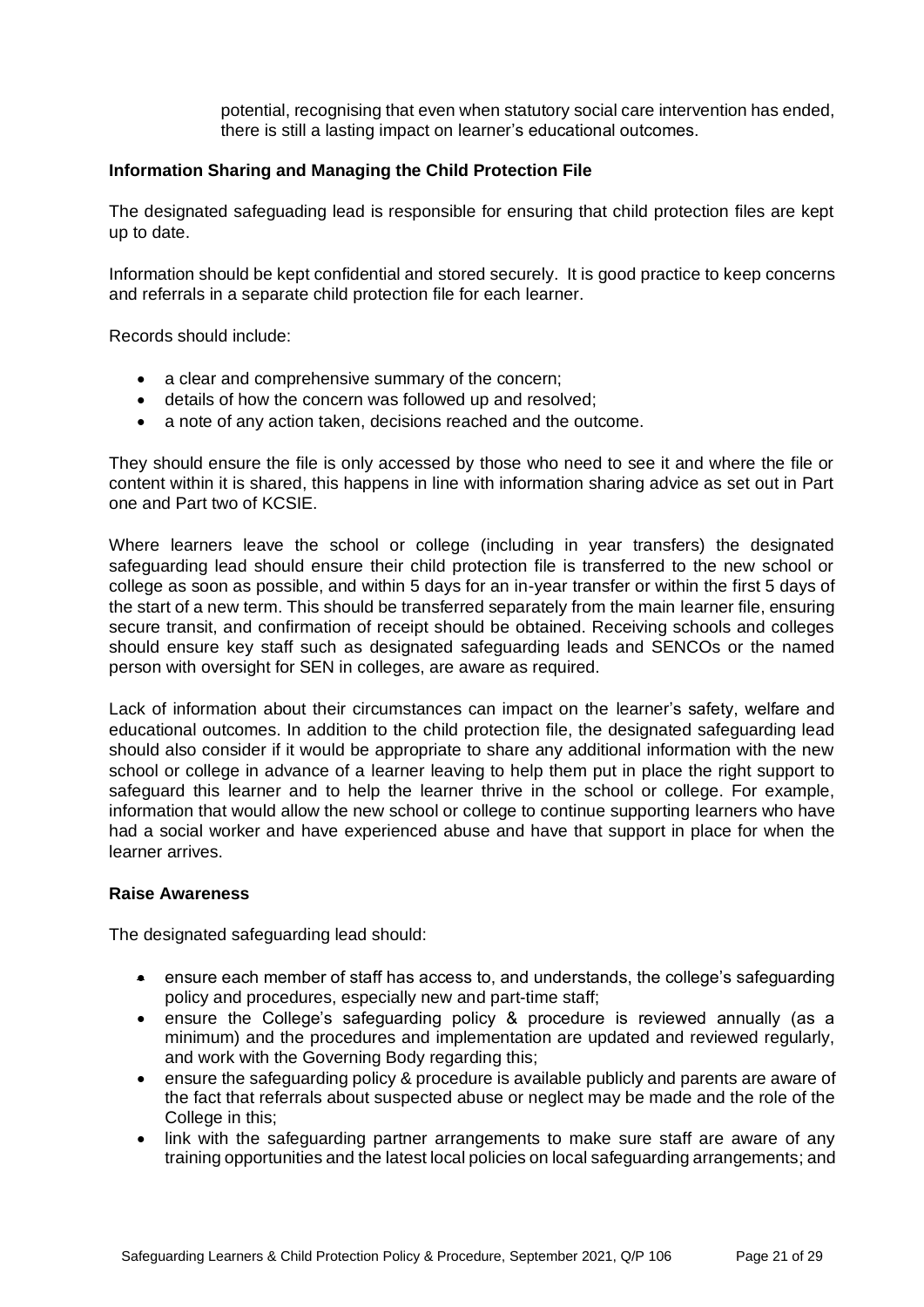• help promote educational outcomes by sharing the information about the welfare, safeguarding and children protection issues that learners who have to have had a social worker are experiencing with teachers and the college leadership team.

# **Training**

The designated safeguarding lead (and any deputies) should undergo training to provide them with the knowledge and skills required to carry out the role. This training should be updated at least every two years. The designated safeguarding lead should undertake Prevent awareness training. Training should provide designated safeguarding leads with a good understanding of their own role, how to identify, understand and respond to specific needs that can increase the vulnerability of learners, as well as specific harms that can put learners at risk, and the processes, procedures and responsibilities of other agencies, particularly children's social care, so they**:**

- understand the assessment process for providing early help and statutory intervention, including local criteria for action and local authority children's social care referral arrangements;
- have a working knowledge of how local authorities conduct a child protection case conference and a child protection review conference and be able to attend and contribute to these effectively when required to do so;
- understand the importance of the role of designated safeguarding lead has in providing information and support to children social care in order to safeguard and promote the welfare of learners;
- understand the lasting impact that adversity and trauma can have, including on learner's behaviour, mental health and wellbeing, and what is needed in responding to this in promoting education outcomes;
- are alert to the specific needs of children in need, those with special educational needs and disabilities (SEND), those with relevant health conditions and young carers;
- understand the importance of information sharing, both within the college, and with the safeguarding partners, other agencies, organisations and practitioners;
- understand and support the College with regards to the requirements of the Prevent duty and are able to provide advice and support to staff on protecting children from the risk of radicalisation;
- are able to understand the unique risks associated with online safety and be confident that they have the relevant knowledge and up to date capability required to keep learners safe whilst they are online at College;
- can recognise the additional risks that learners with SEN and disabilities (SEND) face online, for example, from online bullying, grooming and radicalisation and are confident they have the capability to support SEND learners to stay safe online;
- obtain access to resources and attend any relevant or refresher training courses; and
- encourage a culture of listening to learners and taking account of their wishes and feelings, among all staff, in any measures the College may put in place to protect them.

In addition to the formal training set out above, their knowledge and skills should be refreshed (this might be via e-bulletins, meeting other designated safeguarding leads, or simply taking time to read and digest safeguarding developments) at regular intervals, as required, and at least annually, to allow them to understand and keep up with any developments relevant to their role.

# **Providing Support to Staff**

Training should support the designated safeguarding lead in developing expertise, so they can support and advise staff and help them feel confident on welfare, safeguarding and child protection matters. This includes specifically to: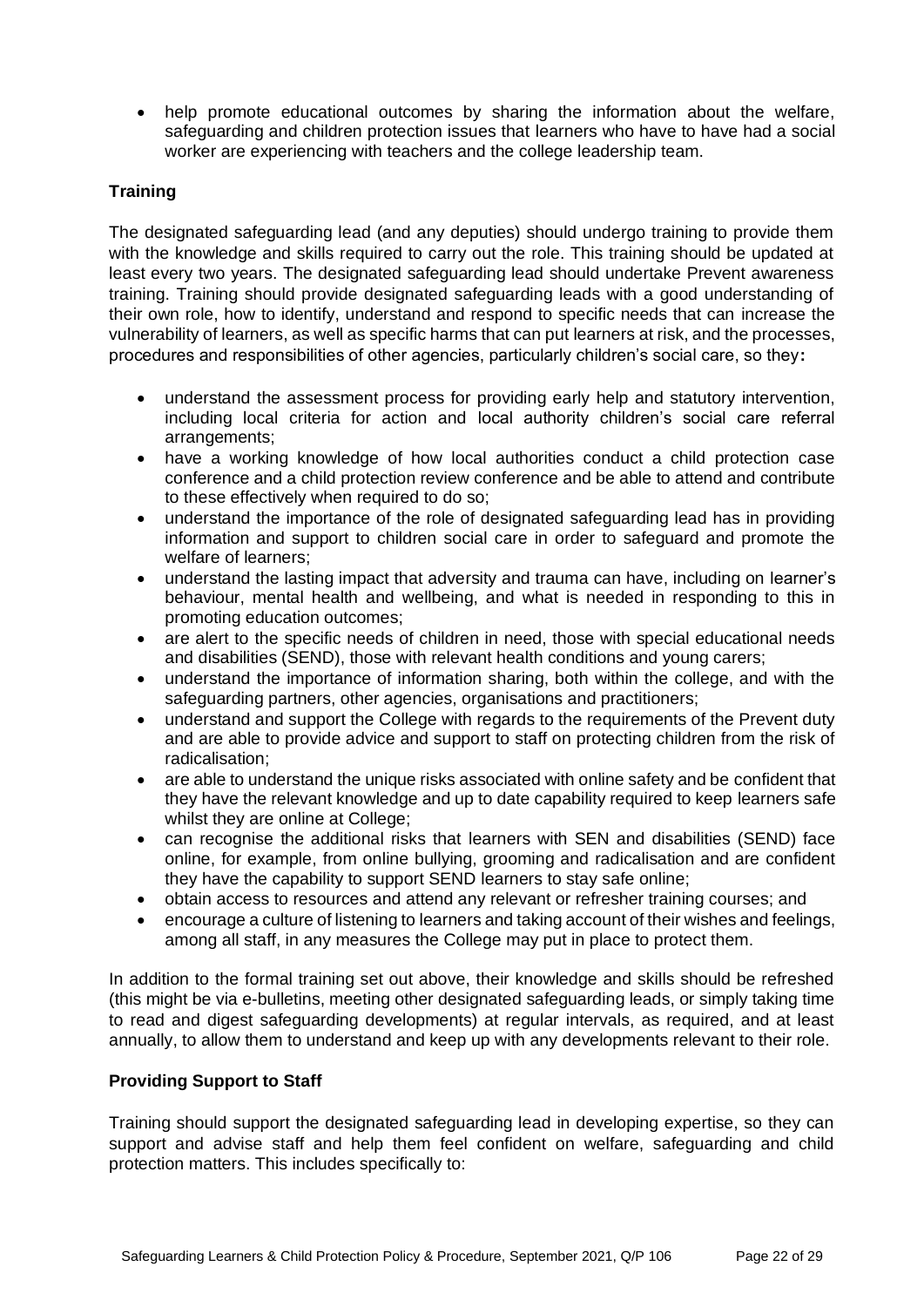- ensure that staff are supported during the referrals processes; and
- support staff to consider how safeguarding, welfare and educational outcomes are linked, including to inform the provision of academic and pastoral support.

#### **Understanding the Views of Learners**

It is important that learners feel heard and understood. Therefore, designated safeguarding leads should be supported in developing knowledge and skills to:

- encourage a culture of listening to learners and taking account of their wishes and feelings, among all staff, and in any measures the college may put in place to protect them; and
- understand the difficulties that learners may have in approaching staff about their circumstances and consider how to build trusted relationships which facilitate communication.

### **Holding and Sharing Information**

The critical importance of recording, holding, using and sharing information effectively is set out in Parts one, two and five of [KCSIE,](https://assets.publishing.service.gov.uk/government/uploads/system/uploads/attachment_data/file/1007260/Keeping_children_safe_in_education_2021.pdf) and therefore the designated safeguarding lead should be equipped to:

- understand the importance of information sharing, both within the school and college, and with other schools and colleges on transfer including in-year and between primary and secondary education, and with the safeguarding partners, other agencies, organisations and practitioners;
- understand relevant data protection legislation and regulations, especially the Data Protection Act 2018 and the UK General Data Protection Regulation (UK GDPR); and
- be able to keep detailed, accurate, secure written records of concerns and referrals and understand the purpose of this record-keeping.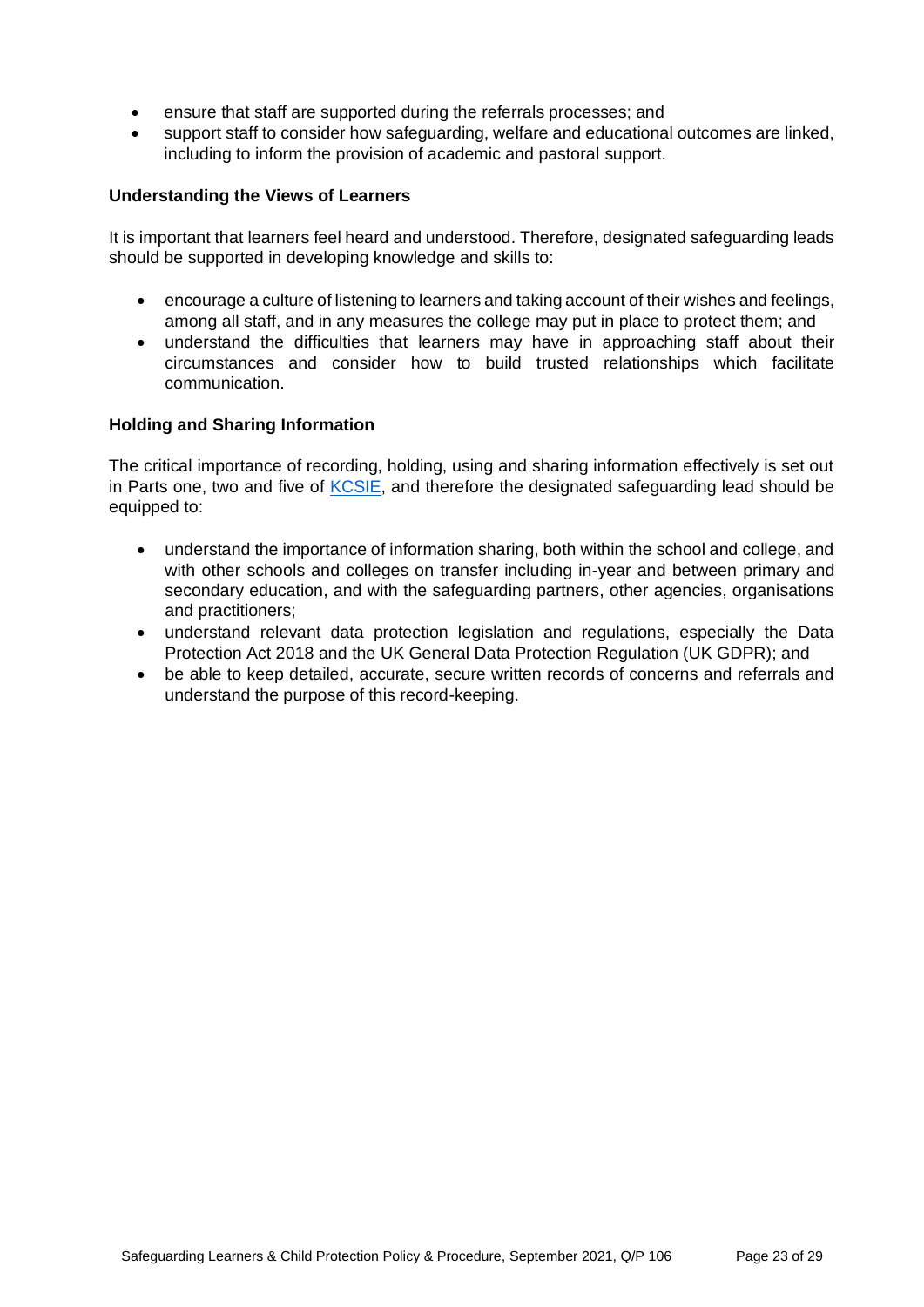# **Appendix 2 - Procedure for concerns about the abuse of a Learner**



- **(1)** Early help means providing support as soon as a problem emerges at any point in a child's life. Where a child would benefit from co-ordinated early help, an early help inter-agency assessment should be arranged.
- **(2)** Under the Children's Act 1989, local authorities are required to provide services for children in need for the purpose of safeguarding and promoting their welfare. Children in need may be assessed under section 17. Under section 47, where a local authority has reasonable cause to suspect that a child is suffering or likely to suffer significant harm, it has a duty to make enquiries to decide whether to take action to safeguard or promote the child's welfare.
- **(3)** This could include applying for an Emergency Protection Order (EPO).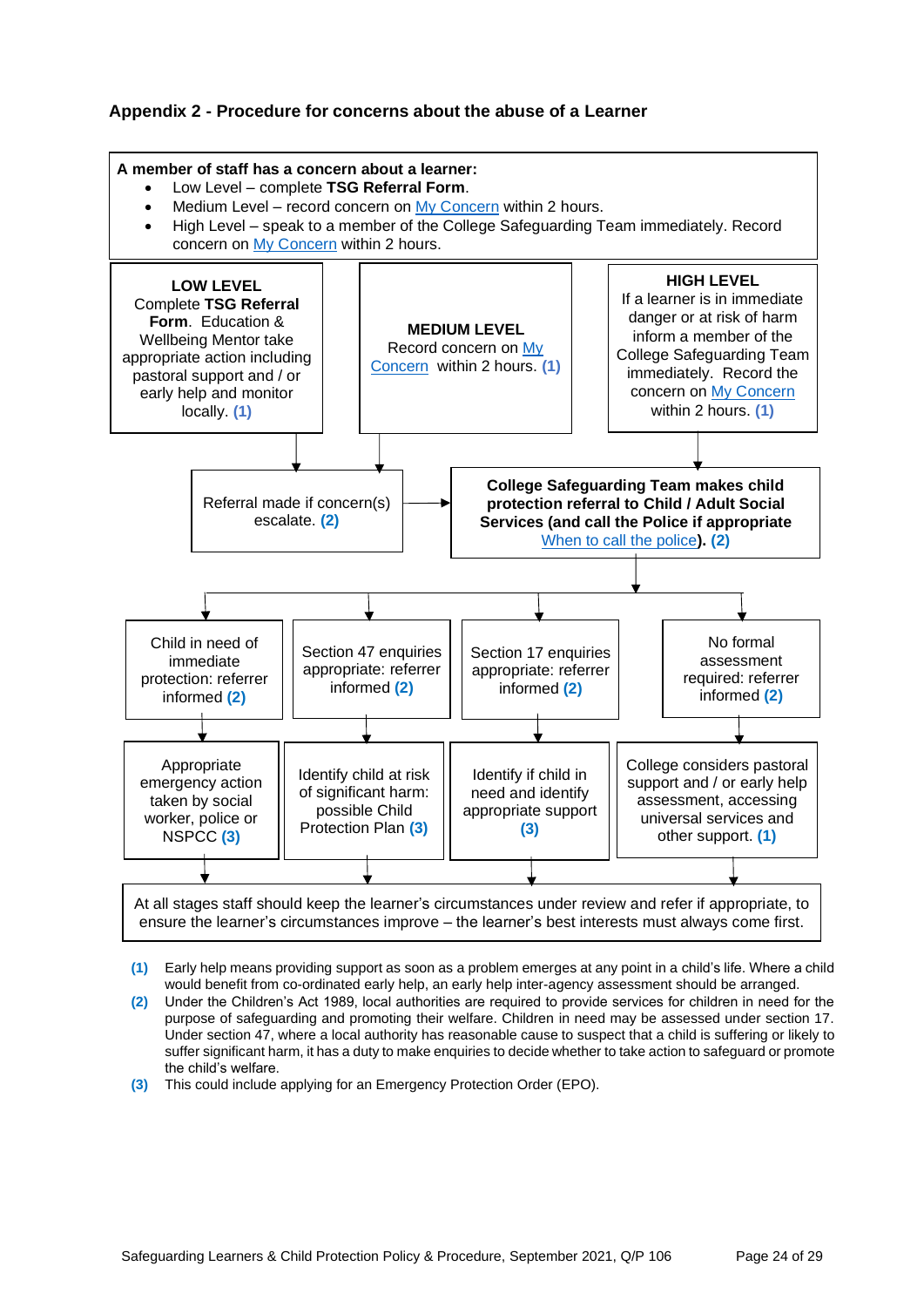#### **Appendix 3 - Procedure for Learners Missing Education**

SGS College has put these guidelines in place, to ensure appropriate safeguarding responses to learners who go missing from education, particularly on repeat occasions, to help identify the risk of abuse and neglect, including sexual abuse or exploitation, and to help prevent the risks of going missing. Where reasonably possible, the College aims to hold more than one emergency contact number for each learner. To give us additional options to contact a responsible adult when a learner missing education is also identified as a welfare and / or safeguarding concern.

#### **Children Missing Education (CME)**

Due to the daily contact that staff have with learners, as a sector we are often well placed to notice when a learner has gone missing. When a learner or sibling group are withdrawn from college, or appear to have gone missing, staff should raise a concern via the 'My Concern' software and make every effort to trace the learner as soon as it is apparent that the period of absence is unusual in any way.

Local Authorities have the lead statutory responsibility to identify, as far as possible to do so, children missing education and get them back into education. All schools, colleges and the local authority should:

- promote good attendance and reduce absence;
- ensure every learner has access to full-time education; and
- act early to address patterns of absence.

Parents have a duty to ensure their child of compulsory school age receives suitable full-time education. Although children can leave school on the last Friday in June if they will be 16 by the end of the summer holidays, they must do one of the following until they are 18:

- stay in full-time education, for example at a college;
- start an [apprenticeship](https://www.gov.uk/apprenticeships-guide) or [traineeship;](https://www.gov.uk/find-traineeship) or
- Spend 20 hours or more a week working or volunteering, while in part-time education or training.

#### **SGS College Responsibilities**

If a learner fails to attend college or the arranged education provision, the college must establish the reason for absence and mark the register accordingly. The college should follow up absence to:

- ascertain and record the reason for absence:
- identify whether the absence is approved or not;
- identify the correct code to use before entering it on the College's electronic system; and
- ensure the proper safeguarding action is taken.

Following two weeks of continuous unexplained absence (regardless of the study timetable) staff should alert the Safeguarding Team by recording a concern on the My Concern system. The concern should include the steps already taken to contact the learner / family and any other relevant information gained to establish the reason for absence. The Safeguarding Team will then notify the Local Authority responsible to track young people's participation in education and training Post 16.

If the college is of the belief that the learner has moved away notification to the local authority must be made earlier. Learners with a history of poor attendance and / or welfare concerns should be followed up immediately by the college.

#### **Learner Missing Education Procedure**

If a learner is going to be absent from College, the learner, parent(s) / carer(s) should contact the College (either their Tutor or Curriculum Administrator) before 09:30 on the day of absence to inform us that the learner is not able to attend and the reason why.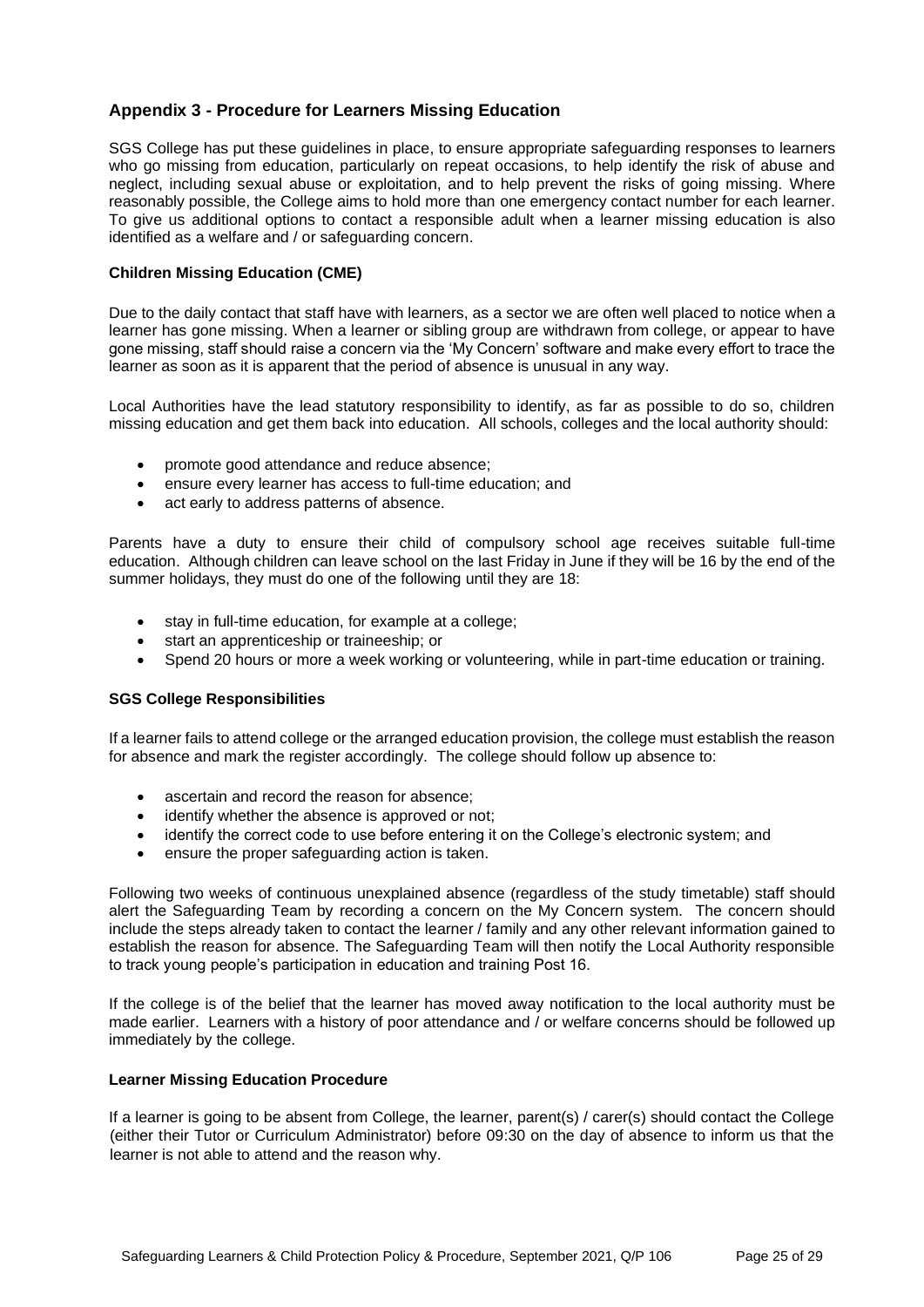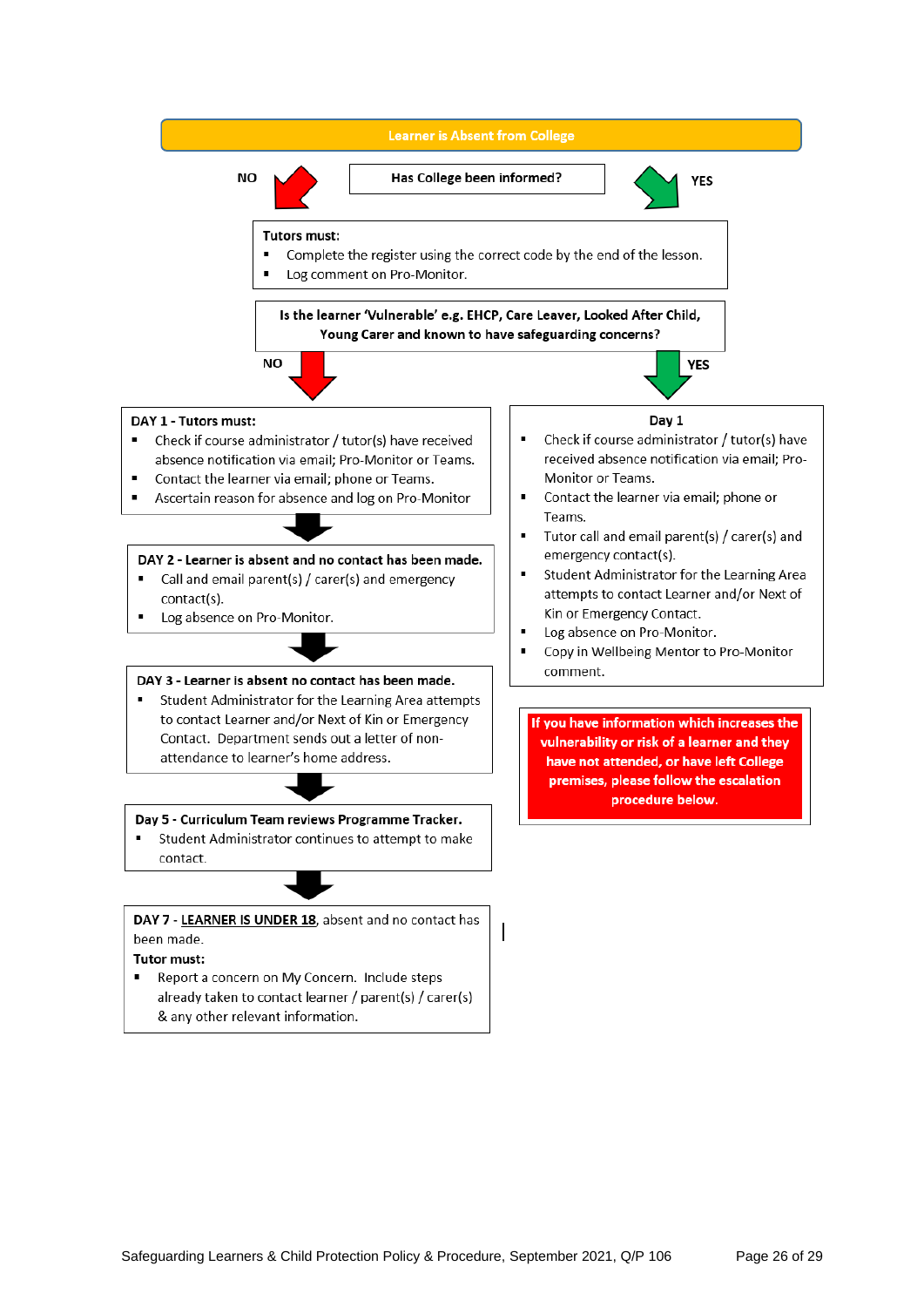# **Learner Missing Education (Escalation Procedure – Day 1)**

If a **'vulnerable'** learner is absent from College or leaves College premises without permission, please follow the Escalation Procedure below:

- $\blacksquare$ Learner is subject to a Child in Need or Child Protection Plan / disclosed a safeguarding concern.
- $\blacksquare$ High needs learner has left College premises and does not have parent(s) / carer(s) permission.
- High needs learner has not arrived by 15:00 e.g. not arrived on transport and we are unable to contact learner / parent(s) / carer(s) or relevant agency.



- 1. Complete the register using the correct code by the end of the lesson.
- 2. Log absence on Pro-Monitor, include Education and Wellbeing Mentor.
- 3. Report a concern on My Concern, or update the open concern. Include steps already taken to contact learner / parent(s) / carer(s) and any other relevant information.
- 4. Safeguarding Team contact 101 and request a welfare check.

If a learner has not arrived home on time as per their usual routine, parents(s) / carer(s) should alert the Police if they are unable to make contact with the learner.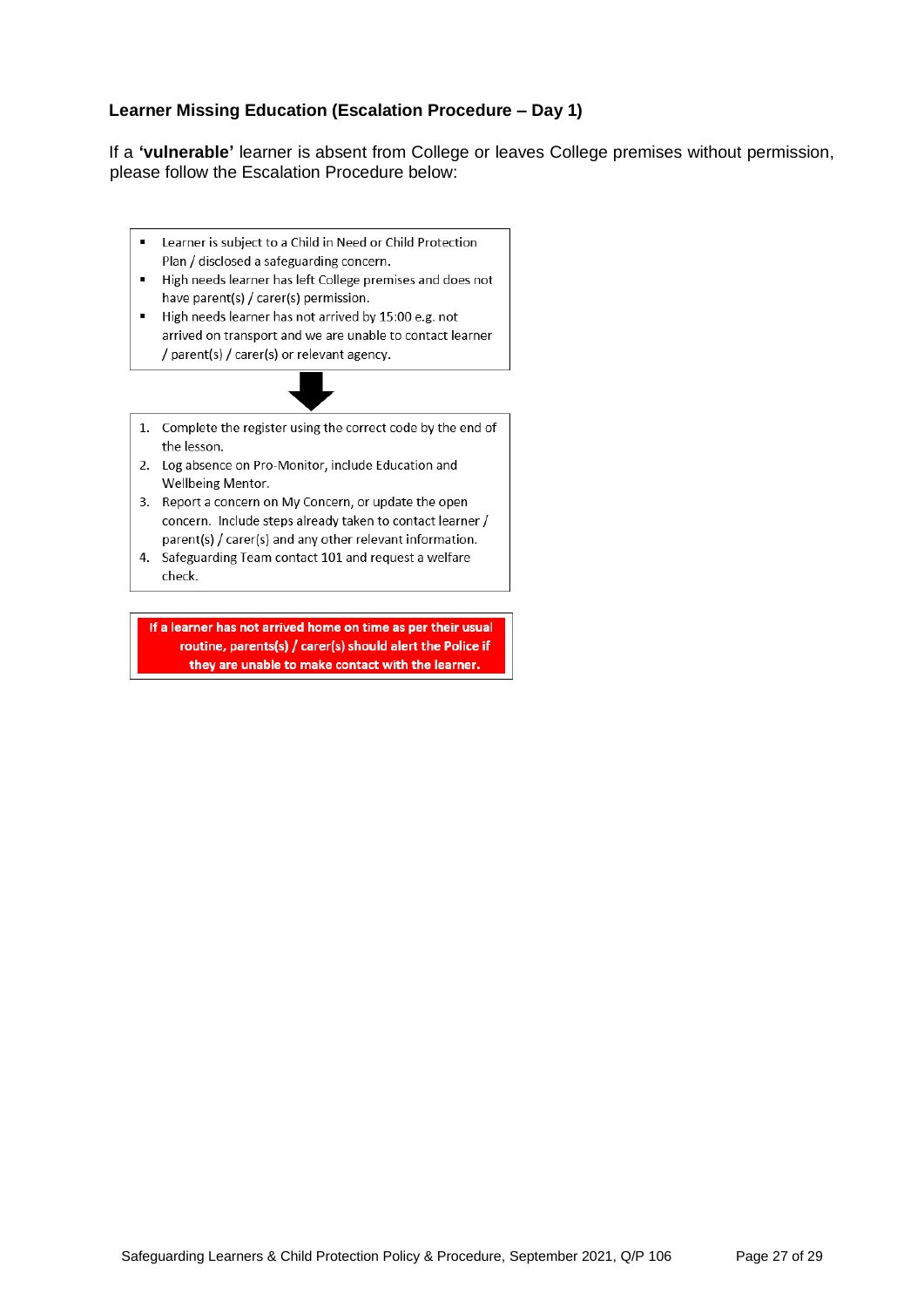### **Appendix 4 – Summary of Allegations Management Procedures for Allegations / Concerns that may meet the theshold**